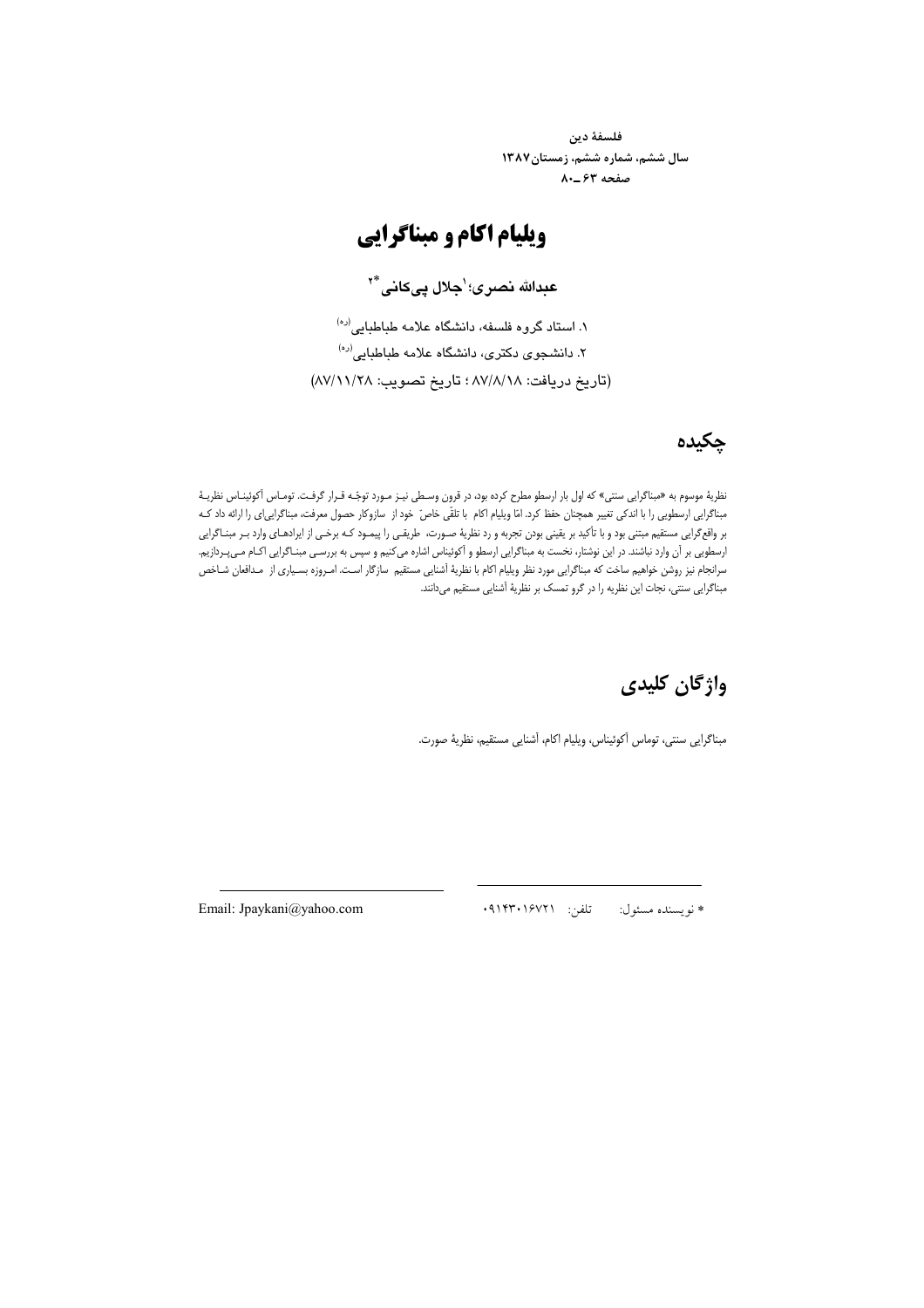مقدمه

معرفت شناسی که یکی از شاخههای فلسفه است، از چیستی (تعریف)، امکــان و دامنــهٔ شــناخت بحث می کند. معرفتشناسان ــ به استثنای برخی متـأخران ــ تعریـف شــناخت بــه بــاور صــادق موجه را مي پذيرند و از ميان اين سه مؤلفه به توجيه بيش از همه توجه دارند. بنـابراين، يكـي از محورهای بحث معرفتشناسی، تحلیل مفهوم توجیه و بحث از ساختار أن است. تا اواسط قــرن بیستم، در باب ساختار توجیه به طور کلی دو دیدگاه مبناگرایی و انسجامگرایی مطرح بـود؛ امـا شکاکیت نیز همواره در کنار این دو به عنوان موضعی تأثیرگذار در باب سـاختار توجیــه مطــرح بو ده است.

مبناگرایی بیش از دو دیدگاه انسجامگرایی و شکاکیت، توجـه معرفـتشناسـان را بـه خـود جلب کرده است؛ «به طوری که می توان گفت مبناگرایی مقبول ترین دیدگاه در تاریخ فلسـفه در باب ساختار توجيه است» (فيومرتن، ٢٠٠۶: ص٧٨).

انسجامگرا معتقد است که باور p موجه است، اگر با مجموعهٔ سایر باورهای شخص (و یـا زیر مجموعهای فرعی از باورهای شخص) منسجم باشد. در اینجا معمولاً بر سر معنای «انســجام» اختلاف نظر وجـود دارد؛ امـا معمـولتـرين معنـاي آن عبـارت اسـت از «سـازگاري منطقـم». نابسندگی سازگاری منطقی برای تـأمین شـرط انسـجام و نیــز منتهـی شــدن انســجامگرایــی بــه نسبی گرایی، از مهمترین ایرادهای وارد بر همهٔ قرائتهای این نظریه بــه شــمار مــی]یــد. مطــابق انسجامگرایی، موجه بودن یک باور به باورهای دیگر منوط است، اما ــ برخلاف مبنــاگرایی ــ از باورهای دیگر ناشی نمی شود. هرچند مبناگرایی خود فارغ از ایـراد و اشـکال نیسـت، در طـول تاريخ بيش از انسجامگرايي مورد توجه معرفتشناسان بوده است.

شکاکیت نیز دارای صورتهای متفاوتی است؛ اما شکاکیتی کـه در حــوزهٔ توجیــه مــد نظـر است، تشکیک در امکان حصول باور موجه می باشد. گرچه این قسـم شـکاکیت چنـدان توسـط معرفتشناسان اتخاذ نشده است، محرک مهمی برای بسط و توسعهٔ معرفتشناسی بـوده اسـت. در بحث از توجیه، اکثر معرفتشناسان یا مبناگرا بودهاند یا انسجامگرا، و تنها اقلیت نــاجیزی در اردوگاه شکاکیت قرار گرفتهاند.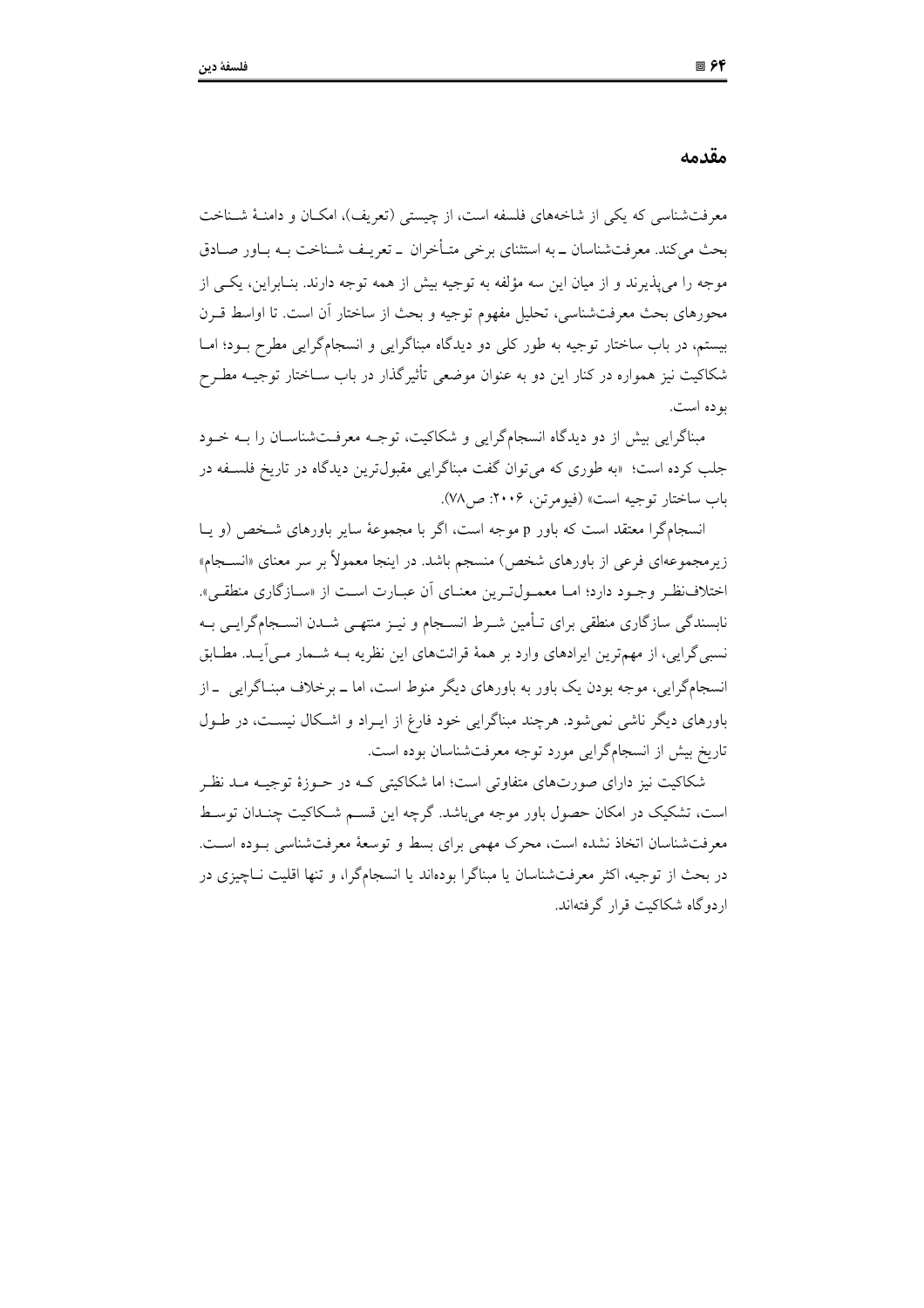مبناگرایی که یکی از مهمترین نظریات در تحلیل ساختار توجیه است، به این دو اصل تأکید می کند: ١. باور یا باورهای پایهای وجود دارند؛ ٢. باورهای غیر پایهای از طریق استنتاج، از بـاور یا باورهای پایهای حاصل می شوند (شمس، ۱۳۸۴: ص۱۳۰).

مبناگرايي دو نوع توجيـه را از هـم متمـايز مـي سـازد: شـناخت اسـتنتاجي و شـناخت غيـر استنتاجي. شناخت استنتاجي، شناختي است كه از استنتاج منطقي و رياضي بـه دسـت مـي آيــد؛ یعنی از یکسری مقدمات قبلی و معلوم، نتایج جدید حاصل مـیگـردد. در ایـن نـوع شـناخت، توجیه باور جدید از باورهای شناخته شدهٔ قبلی ناشــی مــیشــود. امــا شــناخت غیــر اســتنتاجی، شناختی است که خود موجه یا خطاناپذیر، و یا بی نیاز از توجیه است. ویژگی خودموجـه بـودن یا خطاناپذیر بودن، و یا بی نیاز از توجیه بودن، مختص باورهـایی اسـت کـه مبناگرایـان آنهـا را باورهای پایه می نامند. اصلی ترین انگیزهٔ مبناگرایان از قائـل شــدن بــه باورهــای پایــه، پرهیــز از رویارویی با معضل تسلسل است. در ادامه به این معضل خواهیم پرداخت.

مبناگرایی در طول تاریخ با تحولاتی مواجه بوده است. قرائتی از مبناگرایی که ارسطو مطـرح ساخت و در قرون وسطی نیز به نحوی مقبول واقع شد، نخستین فصـل در تـاریخ مبنـاگرایی را تشکیل میدهد. دکارت با ارائهٔ قرائتی کاملاً پیشینی و منسجم از مبناگرایی، تحـول جدیــدی در این حوزه پدید آورد؛ به گونهای که تا امروز هر که از مبناگرایی دم می;زنـد، بــه نحــوی گوشــهٔ چشمی به دکارت دارد. تفاوت اصلی مبناگرایی دکارتی با مبناگرایی ارسطویی در این است ک مبناگرایی دکارتی بر اساس متد و دستورهای مشخص (مانند قاعدهٔ وضـوح و تمـایز) بنــا شــده است؛ در حالي كه قرائت ارسطويي يكدست و منسجم نيست. همچنين مبناگرايي دكارتي كـاملاً پیشینی است و از قضیهٔ «من فکر میکنم پس هستم»، آغاز میشود؛ اما ارسطو چنین کـاری نمـیکنـد. ارسطو گاهی چند قضیهٔ مبنایی را در کنار هم معرفی میکند و گاه اصل امتنا و ارتفـاع نقیضـین را بـه عنوان مبنای علم مطرح میٍسازد. نیز در مبناگرایی ارسطویی، نــوعی روش پســینی و تجربــی حضــور دارد. برخی معرفتشناسان همهٔ این قرائتها را ذیل عنوان مبناگرایی سنتی قرار میدهنـد، و نگارنـده نیز همین تقسیمبندی را مد نظر خواهد داشت. اساساً امروزه هنگامی که از معرفتشناسی ســنتی سخن به میان می]ید، بخشی از معرفتشناسی قرن بیستم نیز تحت آن قرار میگیرد.

اما از حدود دههٔ ۱۹۶۰ و پس از طرح مسائل گتیه مبناگرایی، مسیر دیگری را پیمود. مســائل گتیه عبارتاند از چند مثال نقض که ادموند گتیه در سال ۱۹۶۳ در قالب یک مقاله مطـرح کـرد. این مثالها نشان میدهند که تحلیل سنتی شناخت (تحلیل شناخت به باور صادق موجـه) دارای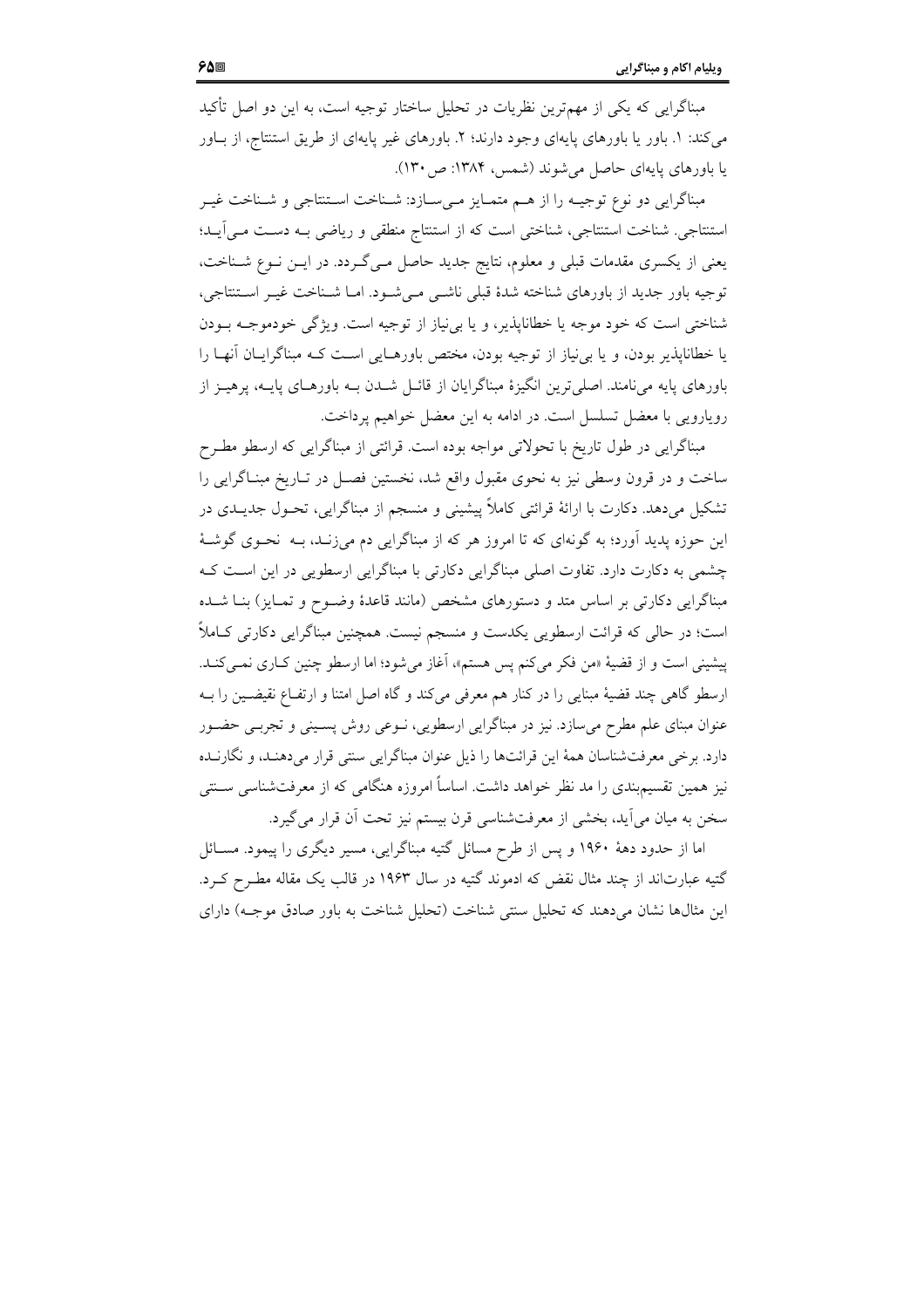ایراد اساسی است. چون مبناگرایی نیز که بر تحلیل سنتی شناخت استوار است، از طوفـانی کـه مسائل گتیه برپا کرده بود در امان نماند، تا چندی پیش (حدود چهل سال قبل) عمومـاً پذیرفتـه شــده بــود کــه دیــدگاه مبناگرایانــه بــهروشــنی درســت، و در واقــع کمــابیش تنهــا جــایگزین معرفتشناختی جدی برای شکگرایی رایج است. «ولی در ایــن فاصــله، مبنــاگرایی در معــرض هجومی همهجانبه قرار گرفت و به شکل گستردهای به عنوان دیدگاهی که بهروشـنی غیـر قابـل قبول است تلقي شد» (بونجور، ۱۳۸۴: ص۴).

پس از آن، گروهی بر نابسندگی مبناگرایی سنتی تأکید کردند و شماری دیگر کوشیدند که با ایجاد اصلاحاتی در آن، همچنان از کفایت آن دفاع کنند. چهـرههـای بنـام دسـتهٔ اخیـر \_ماننــد ریچارد فیومرتون \_با ابتنای مبناگرایی بر نظریهٔ آشـنایی مسـتقیم بـه احیـای مجـدد ً مبنـاگرایی مبادرت ورزيدند.

در این میان، نزاع اصلی بر سر نحوهٔ حصول شناخت یا توجیه غیر استنتاجی است، و نظریـهٔ أشنايي مستقيم، تبييني است از نحوهٔ تشکيل شناخت يا توجيه غير استنتاجي. مدعاي ايــن دســته از مدافعان مبناگرایی سنتی اَن است که قرائت مبتنی بر نظریهٔ اَشنایی مستقیم به گونهای در طول تاریخ نزد بسیاری از معرفتشناسان یافت می شود.

صرفنظر از اختلاف موجود در درون مبناگرایی، نخسـتین قرائـت از مبنـاگرایی را ارسـطو مطرح کرده، و در واقع همهٔ مبناگرایان بر خوان او نشستهاند و ارسطو پیشرو همهٔ آنهاست؛ زیــرا نخستین بار ارسطو بود که این نظریه را بهوضوح تدوین کرد. ٰ

در قرون وسطى دو فيلسوف بيش از ديگران به مباحث معرفتشـناختى التفـات داشـتهانــد: توماس آکوئیناس<sup>۲</sup> و ویلیام اکام.<sup>۳</sup> در این مقاله، ابتدا تقریر ارسطو و توماس آکوئیناس از نظریــهٔ مذکور را به نحو اجمالی مطرح میسازیم و سپس نظریهٔ مبنـاگرایی مـورد نظـر اکـام را بررسـی می کنیم. ٰ سرانجام نیز نشان می دهیم که مبناگرایی مورد نظر اکام بیش از مبناگرایی دو فیلســوف قبلی با نظریهٔ آشنایی قرابت دارد.

١. تدوين واضح و روشن أن را به ارسطو نسبت مىدهـيم، نــه ابــداع أن را؛ زيــرا شــايد بتــوان نظريــهٔ تــذكر افلاطون و برخی مطالب مندرج در رسالهٔ منون را تقریر اسطورهای این نظریه دانست.

<sup>2.</sup> Thomas Aquinas.

<sup>3.</sup> William occkham.

۴. از آنجا که نگارنده به اصل آثار اکام دسترسی نداشته [و تا آنجا کـه مـیدانـم، در ایـران موجـود نیسـتند]، ناگزیر از منابع دست دوم استفاده شده است.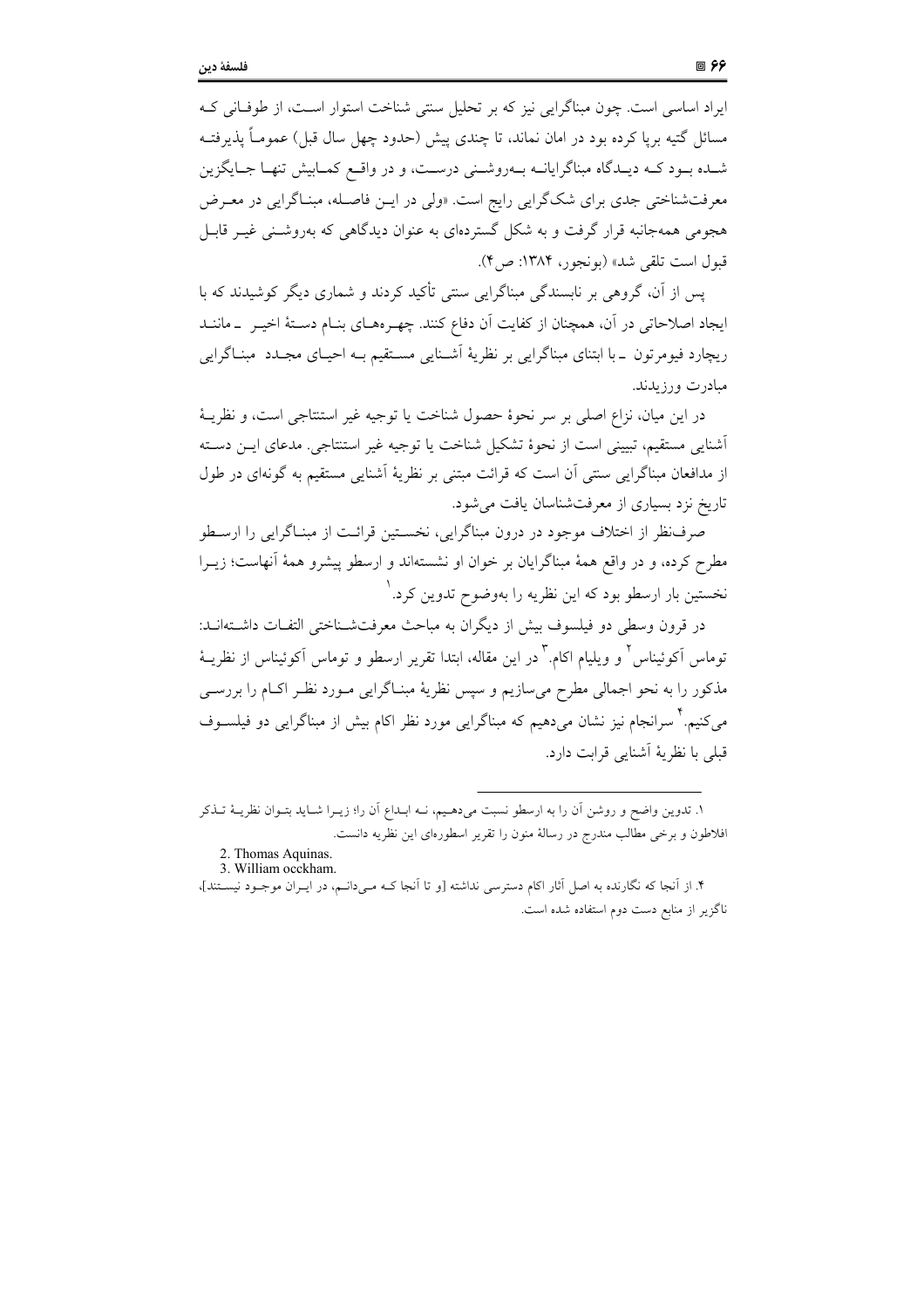اغلب آثاری که به زبان انگلیسی دربارهٔ اکام نگارش یافتهاند، بیشتر سازوکار حصول معرفت را از منظر این فیلسوف بحث کردهاند و پیگیری مبناگرایی و نظریهٔ اَشنایی مسـتقیم در آرای وی را به طور مستقل چندان مورد التفات قرار ندادهاند.

#### تقریر ارسطو از مبناگرایی

مبناگرایی ارسطو را میٍتوان در *تحلیلات یسین* یافت. او قسمت فراوانی از بخش نخست این اثر را به بیان چیزی اختصاص داده است که امروزه با عنوان مبناگرایی از آن یاد می شود. ارسـطو در مقدمه، چند مفهوم بسیار مهم را مطرح میسازد. اولین مفهوم عبارت است از مفهوم معرفت علمي.' به اعتقاد او، حصول شناخت حقيقي و مطلق ممكن است، و آنچه سوفسطاييان در بــاب شناخت ادعا می کنند، نادرست است؛ اما تنها شناختی که شایستهٔ عنوان معرفت می باشد، معرفت علمی (B ۷۰) است. «معرفت علمی، یعنی مجموعهای متشکّل از قضایایی که هر یک از آنهـا در يک قياس برهاني اثبات مي شود. بنابراين، معرفـتِ اثبــات شــده هميشــه باواســطه اســت؛ يعنــي معرفت به نتایجی است که از مقدماتی حاصل میشوند. در واقع، در معرفـت علمـی بــه دلایــل اشیا و امورْ معرفت پیدا میکنیم. بنابراین، روشن است که ترتیب درست حصول معرفت اقتضــا میکند که از سادهترین و فراگیرترین اصول شروع کنیم و از طریق استنتاجهای پسی در پسی بـه سوى پيچيدهترين قضايا اقامهٔ دليل نماييم» (تيلور، ص٥۴).

علم رياضيات، واضحترين نمونهٔ اين نحوه حصول معرفت است. البتـه ارسـطو مثـال١هـاي فراوانی از اصول فراگیر مورد نظر خود ارائـه نمـیدهـد و اغلـب از هندسـه و ریاضـیات مثـال میآورد؛ گویا هندسه را به عنوان الگویی کامل پیش چشم خود دارد. برهان بـه معنـای اسـتنتاج علمی است. مراد ارسطو از «استنتاج علمی»، استنتاجی است که بر پایـهٔ آن و بـا داشـتن آن، مـا دارای علم هستیم. «پس ضروری است که دانش برهانی از پیشفرض۵مایی آغاز گردد که حقیقی و نخستین و بی واسطهاند و از نتیجه شناختهترند و علّتهای نتیجهاند؛ زیرا بدین شیوه است ک اصول همچنین شایستهٔ آنچه باید اثبات شود، یعنی نتیجه، خواهند بود؛ زیرا بدون این مقدمـههـا نيز استنتاج وجود خواهد داشت، ولي برهاني نخواهيم داشت؛ زيرا اين استنتاج، شـناختْ ايجـاد نخواهد کرد، و در این صورت پیشفرض۵ما باید درست باشند؛ چراکه به امر معـدوم نمـی تـوان

1. Scientific knowledge.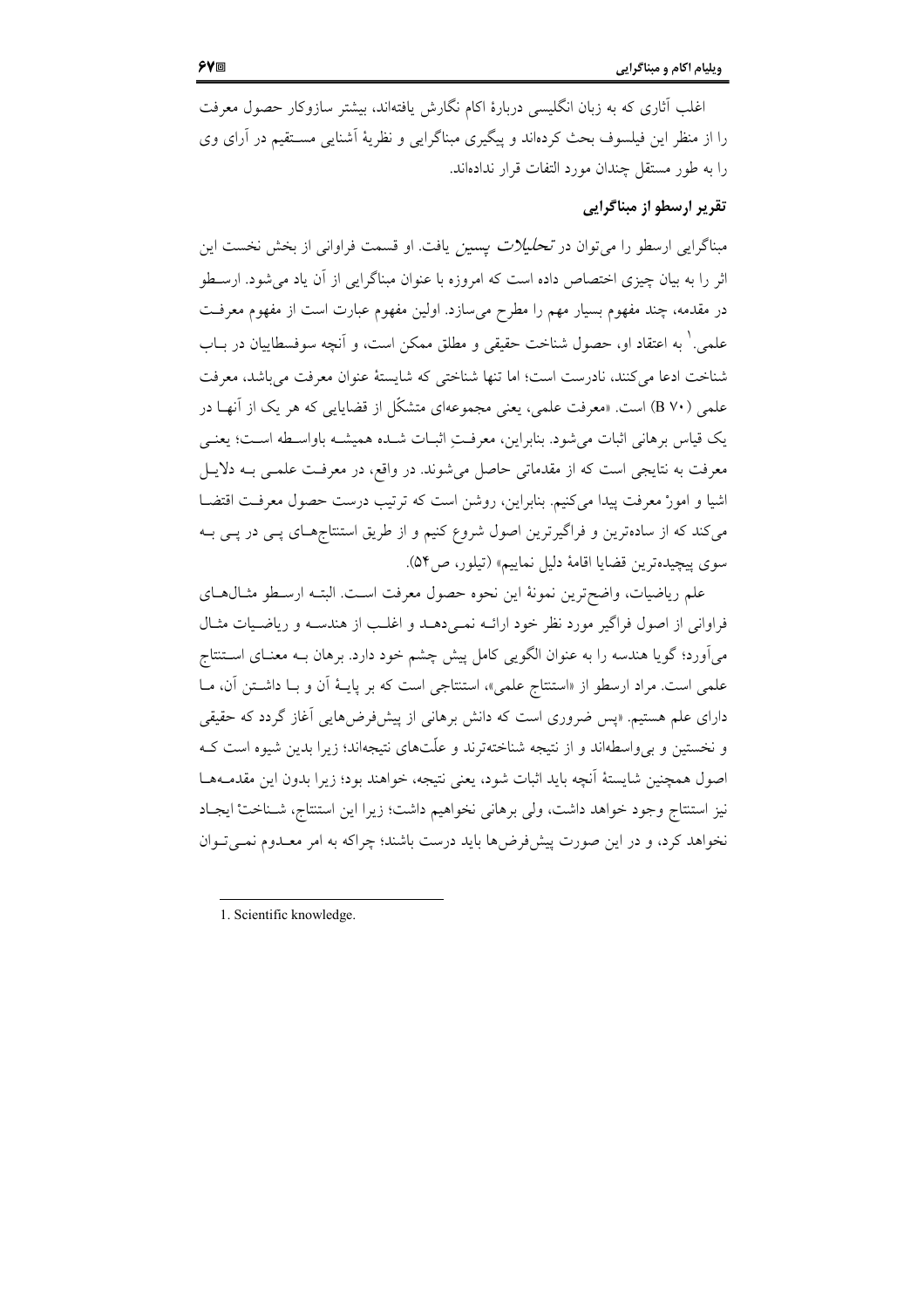شناخت حاصل کرد. اما باید پیشفرضها از اولیات و امور برهاننایذیر حاصل شــوند؛ زیــرا در غیر این صورت آنها را نخواهیم داشت مگر آنکه برهانی از آنها داشته باشیم، و این غیـر ممکــن است؛ زیرا دانستن چیزی که برای آن برهان وجود دارد، عبارت است از داشتن برهان بـرای آن»  $(A VY)$ 

اکنون ارسطو ادعا میکند که اگر معرفت علمی و برهانی را به مقدمات آن برگ دانیم، بایــد سرانجام در اموری متوقف شود؛ زیرا طی کردن سلسلهٔ بی نهایتی از استدلال غیـر ممکـن اسـت. اما أيا هر علم و معرفتي قابل اثبات است؟ پاسخ ارسطو به اين پرسش منفي است. «معرفت بــه اصول برواسطه، غیر قابل اثبات است؛ زیرا اگر ضروری باشد که نسبت به اولیات و اموری ک برهان از آنها آغاز می شود، معرفت داشته باشیم، و اگر باید تسلسل در یک زمـان در اصـلهـای بي واسطه متوقف شود، اين اوليات بايد ضرورتاً غير قابل اثبات برهاني باشند» (A ۷۲).

به هر حال، مبناگرايي ارسطويي را مي توان چنين خلاصه كرد:

«١. برخي قضايا وجود دارند كه واقعاً پايهاي هستند؛ يعني پذيرفتن آنها بدون استوار ساختن آنها بر قضایای دیگر معقول است؛

۲. فقط قضایای بدیهی و قضایایی در این زمره قرار می گیرند که صدقشان یا صـرفاً بــا فهــم واژهها و اجزایشان معلوم میشود، یا از طریق به کار گرفتن یک یا چند حس؛

۳. همهٔ قضایای غیر پایهای باید به طور مستقیم یا غیر مستقیم بــر مبنــای قضــایایی پذیرفتــه شوند که واقعاً پایهای هستند» (پلانتینگا، ص ۵۲).

### تقرير أكوئيناس از مبناگرايي

آنچه در مورد خلاصهٔ مبناگرایی ارسطویی گفتیم، دربارهٔ مبناگرایی آکوئیناس نیز صدق مبی کنـد؛ اما آکوئیناس در زمینهٔ سازوکار ادراک حسی، تبیینی خاص ارائه می کند که با بیان ارسطو در این باب کمی تفاوت دارد. وی معتقد است که ادارک حسبی سـه مرحلـهٔ اصـلی دارد. بـرای مثـال، هنگامی که یک لیوان در برابر قوهٔ بینایی شخص قرار میگیرد، نخستین مرحلهٔ فرآینـدی کـه بـه ادراک اَن می|نجامد، این است که نوعِهای ْ محسوس لیوان توسط یک واسطه ــ ماننــد هــوا ــ از ليوان به شخص منتقل مي شود و شخص آن صور را از طريق دريافت نفساني دريافت مي كند.

1. Species.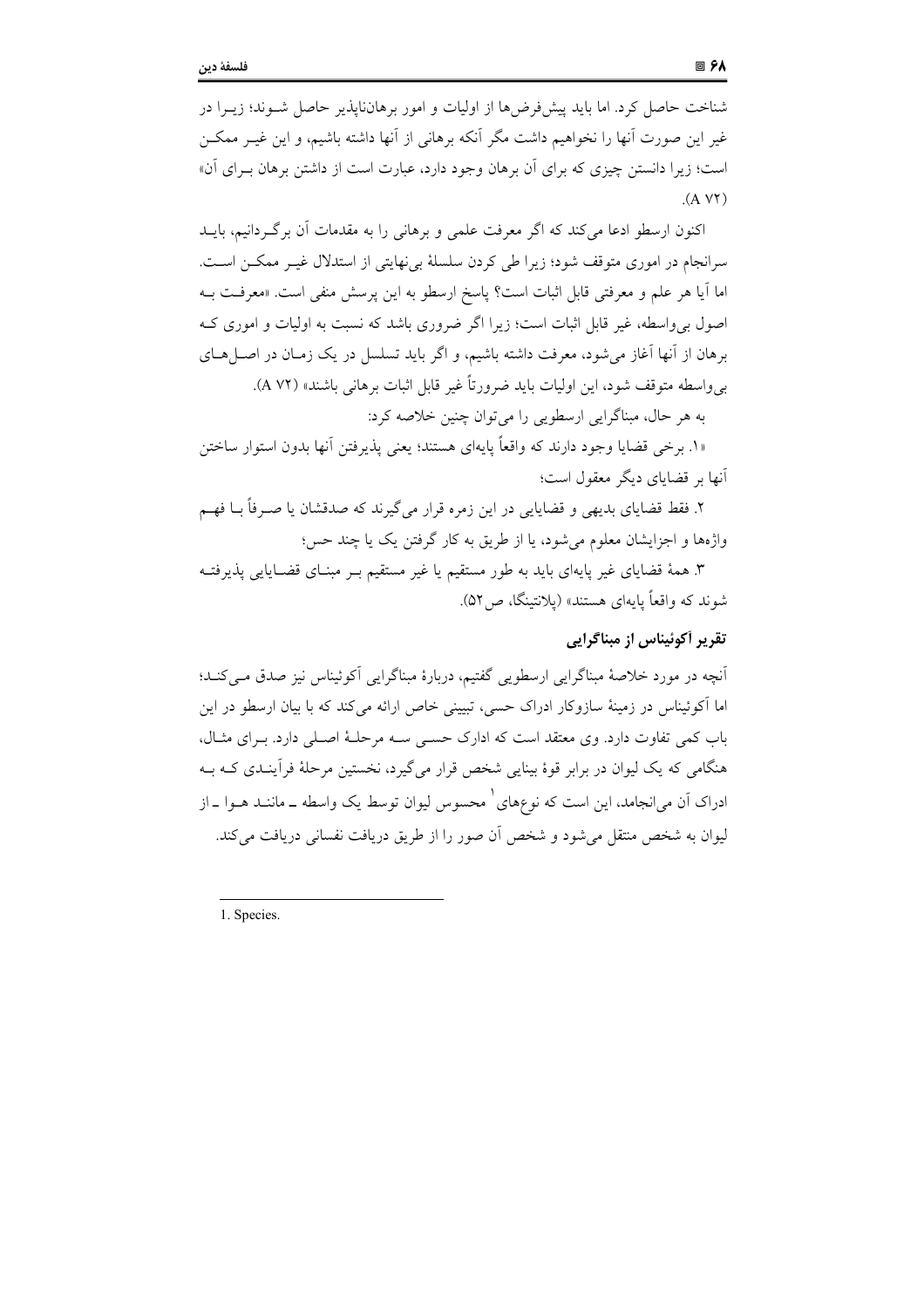مرحلهٔ دوم ادارک حسی در قوهٔ شناختی|ی اتفاق می|فتد که او تخیل ٰ مـیiمامـد. بــه عقیــدهٔ آکوئیناس، «تخیل، نوعهای محسوس را از حواس دریافت مـیکنـد و بـه صـور خیـالی تبـدیل مي كند. در مرحلهٔ بعد، عقلْ صورت كلي را از صورت خيالي واقع در تخيل انتزاع مي كنــد. ايــن امر كلي انتزاع شده، خودٌ صورتي از ليوان است، اما بيشترْ صورتي «جوهري» است تــا عرضـي» (استامب، ۱۹۹۹: صص ۱۷۱\_۱۷۲).

ولی این تبیین با مشکلات بزرگی مواجه است؛ از جمله اینکه انتزاع کردن که به عقل نسبت داده شده است، ابهام دارد، و مهمتر اینکه اگر در ادارک حسّی لیـوان، صـور لیـوان بـرای قـوای شناختی ما تا زمانی پردازش می شوند که عقل، لیوان کلی را با صور خیالی خصوصیات عرضــی ليوان حس شده پيوند مي دهد و ادراک حسّي ليوان در اين مرحله صورت مي گيرد، ديگر تفاوت ادراک حسی با تخیل یا یادآوری چه خواهد بود؟ بر این اساس، این نظر چندان بی وجـه نیسـت كه در فلسفهٔ آكوئيناس اساساً بحث از ادراك حسى و آشنايي مستقيم بيءورد است.

اما باید دید که بر پایهٔ این نوع نگاه مبتنـی بـر صـورت بـه تجربـه، برداشـت آکوئینـاس از مبناگرایی چگونه است. برطبق نظر بیشتر مفسران، آنچه آکوئیناس با عنوان مبنـاگرایی از آن پــاد میکند، تقریباً مشابه چیزی است که ارسطو مطرح میسازد؛ کما اینکه وی در بسیاری از مســائل دیگر نیز تا حد فراوانی پیرو ارسطوست. آکوئیناس هم مانند ارسطو معرفت حقیقـی را معرفـت علمي يا (scientia) مي داند؛ يعني معرفتي كه از طريق قياس برهاني اثبات مي شود، و قياسي ك خود مقدمات اَن معلوم هستند. لازمهٔ معرفت علمـی، مقـدماتی اسـت کـه بـیواسـطه و بــدون استنتاج شناخته میشوند؛ چراکه در غیر این صورت، یا بــا تسلســل (پــسررفــت) بــی;فــایتی<sup>۲</sup> از موارد شناخت مواجه می شویم یا در دور می افتیم، که بطلان هر دو آشـکار اسـت. اصـول اولیـهٔ قیاس برهانی، حقایق ضروری هستند؛ یعنی قضایایی که در آنها ارتباطی ضروری میـان مفــاهیم موضوع و محمول وجود دارد. «براي ادراك يا فهم يك اصل اوليـه لازم اسـت كـه ايـن ارتبـاط ضروری را دریابیم و برای این کار باید ابتدا دارای مفاهیم کلـی|ی باشـیم کـه توسـط واژههـای موضوع و محمول بیان میشوند. بر این اساس، آکوئیناس معتقد است که برای به دست آوردن این گونه مفاهیم باید نوعها یا صور معقول اعیان را از انفعالات حسبی حاصـل از ادراک حسـبی

- 1 Phantasia
- 2. Infinite Regress.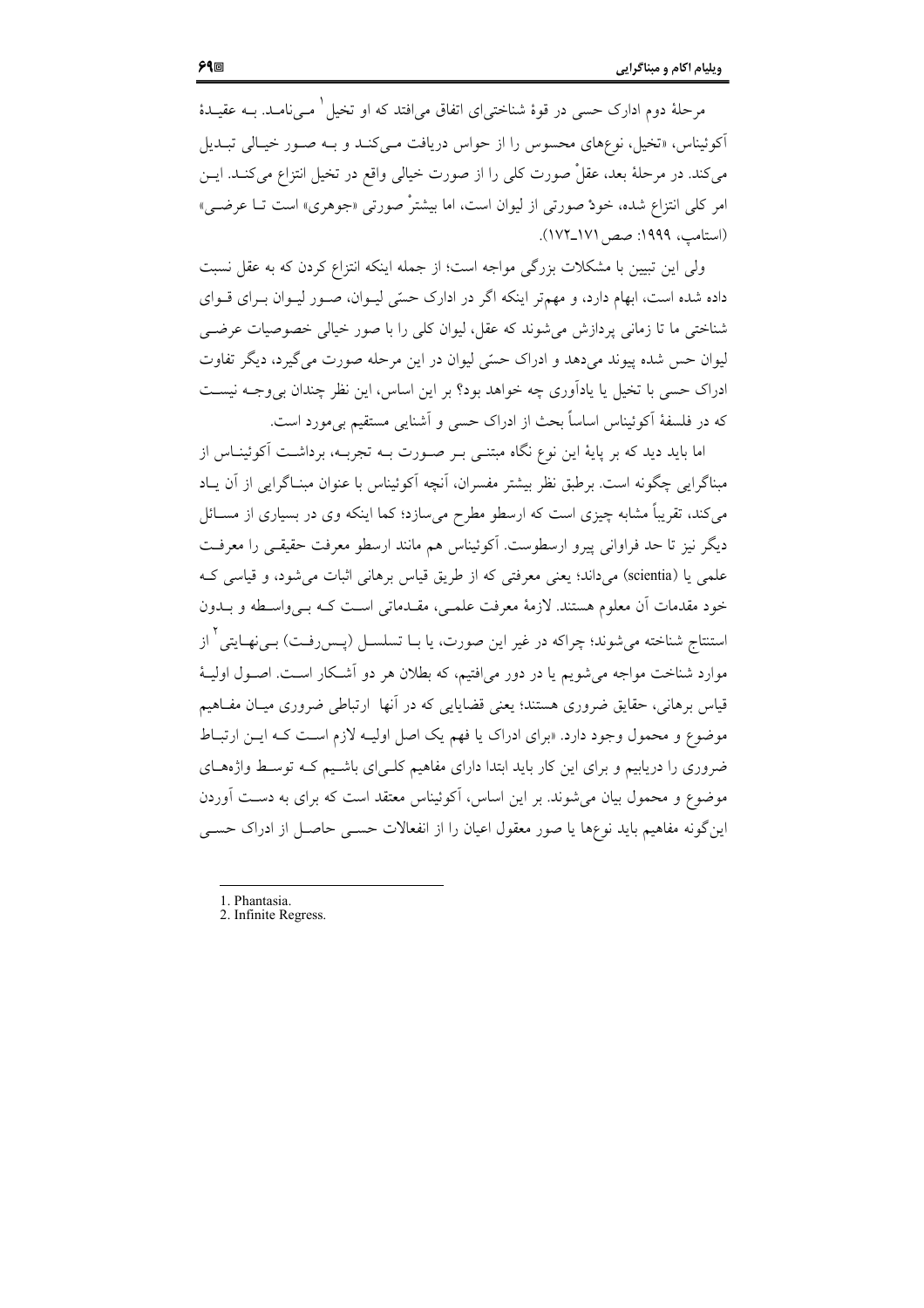آنها انتزاع کنیم. در این صورت، نهایتاً شناخت اصول اولیه مبتنی بر ادراک حسی است، هرچنــد كه از حيث معرفتي بر ادراك حسى استوار نيست» (روتلج، ص٣٧٣).

اما شماری از مفسران نیز به برخی ناهماهنگی ها در مبناگرایی آکوئیناس اشاره کردهاند؛ مانند الیونور استامپ.<sup>۱</sup> به زعم وی، «کسانی که مبناگرایی را به آکوئیناس نسبت میدهند، معتقدند کـه بنیادهای معرفت در نظر آکوئیناس، همانند ارسطو، محصول قضایایی هستند کـه بـرای حـواس بديهي إند و يا اصول اوليهٔ «شناخت» هستند كه في نفسه معلوماند. اما آكوئيناس صريحاً مي يذير د که از آنجا که گاهی ادراک حسی مربوط به یک شیءْ ً متفاوت با خـود شــیء اسـت، مــی تــوان .<br>نتیجه گرفت که حواس گاهی اشیا را متفاوت با اَنچه اشیا واقعاً هستند، به ما گزارش میدهند و بنابراین، به واسطهٔ حواس دربارهٔ اشیا دچار اشتباه میشویم. اسـتامپ از ایــن سـخن آکوئینــاس چنین نتیجه میگیرد که نمیتوان این دیدگاه را به او نسبت داد که قضایای بدیهی حســی واقعــاً باورهای پایهای اند» (استامب: ص ۲۶۶).

اَکوئیناس معتقد است که اصول اولیه بر دو قسماند: اصول اولیهٔ عام و اصول اولیهٔ خــاص. <sup>۲</sup> اصول اولیه عام، اصولی است که شخص بـه محـض اینکـه اجـزا و واژههـای آن را بــهدرسـتی میفهمد، درمی یابد که باید صادق باشد. اما این احتمال وجود دارد که اجـزای آن را بــهدرسـتی نفهمد؛ مثلاً قضيه «خدا وجود دارد»، في نفسه (از حيث غايـتشـناختي) معلــوم اســت. در ايــن قضيه اگر واژهٔ «خدا» را بهدرستي بفهميم، وجود ضروري و بساطت او را تصديق خواهيم كرد؛ اما چهبسا این واژه برای شخص خاصی معلوم نباشد؛ بنابراین، امکان دارد که ضد آنچه برای مــا در حکم اصل اولیهٔ مشترک است، برای شخصی دیگر چنین باشــد و در نتیجــه، هــیچ تضــمینی وجود ندارد کسی که با اصول مشترک خود شروع می کند، به شـناخت دسـت پابـد. آکوئینــاس همانند ارسطو دربارهٔ اصول اولیهٔ خاص \_ که مخصوص هر علماند، معتقد است که ایــن اصــول از طریق استقرا حاصل می شوند و سیس در برهان قیاسی به کار می روند. اما پرستش اینجاست که «چه تضمینی وجود دارد که آنچه شناسنده به عنوان اصل اولیهٔ خاص به کار میبرد، چیـزی باشد که به طور یقینی معلوم است؟ گذشته از این، تضمینی وجود ندارد کـه اّنچـه اصـل اولیـهٔ خاص محسوب می شود اساساً صادق باشد، زیرا از راه استقرا به دست آمده است، و می دانیم که

1. Eleonore Stump.

۲. ارسطو نیز در (B ۸۸) همین تفکیک را مطرح می کند.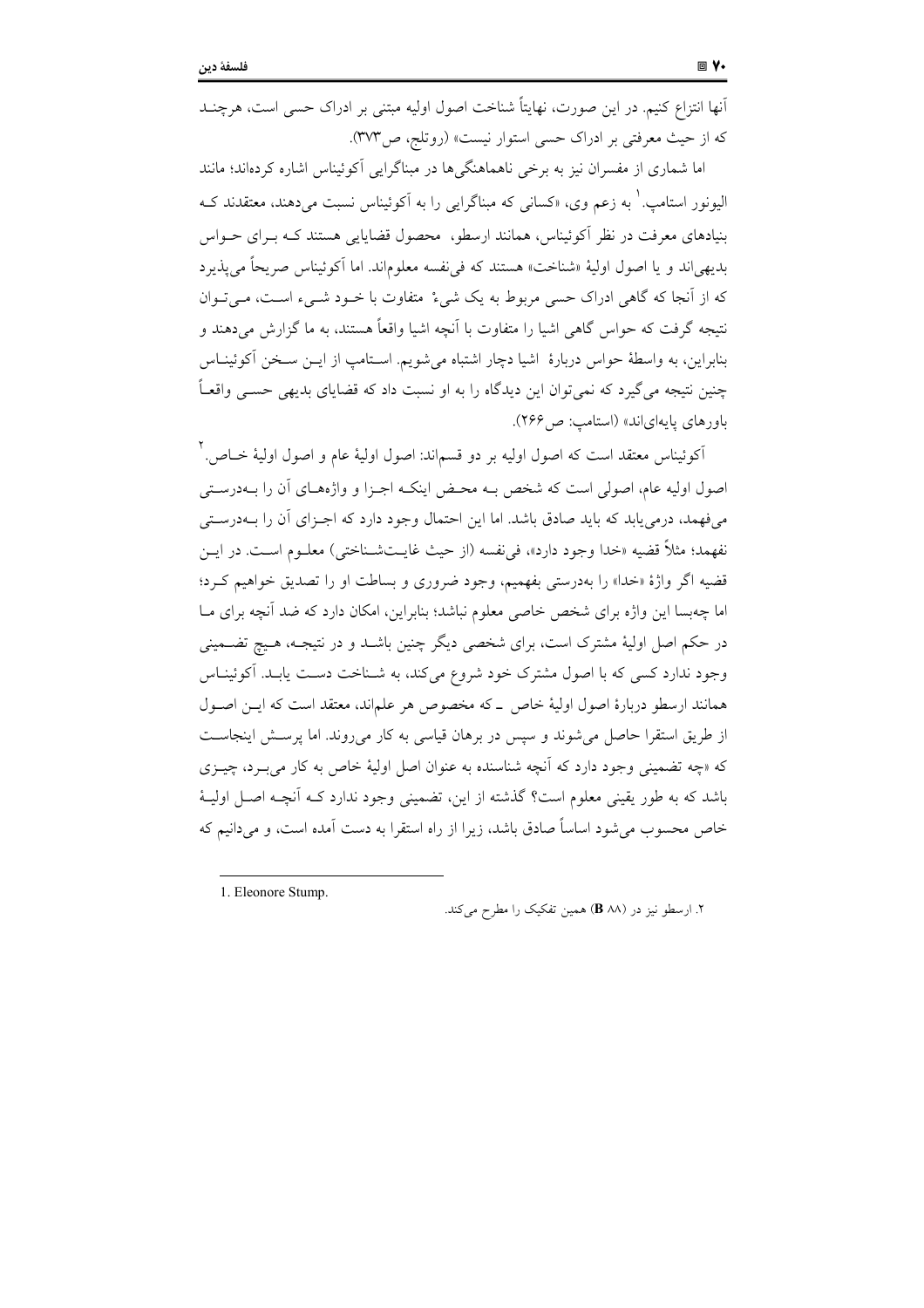نابسندگی استقرا مورد تصدیق خود آکوئیناس است» (همان، ص۲۲۹).

اّنچه استامب در رد مبناگرایی آکوئیناس مطرح میکند، اولاً در باب ارسطو نیز صادق اسـت، و ثانياً در واقع انتقاداتي است كه مي توان به نظريهٔ مبناگرايي سـنتي وارد سـاخت. هـر دو ايـراد اخیر، باور پایهای را نقد کردهاند. دو ایراد اخیـر را نــهتنهـا اسـتامپ، بلکــه بســیاری از منتقــدان مبناگرایی سنتی بر این نظریه وارد ساختهاند و در واقع از مهمترین ایرادهای وارد بـر مبنـاگرایی است؛ اما ارسطو و به تبع او آکوئیناس، به این دو نکته مهم توجه داشتهاند. ایراد اول امـروزه بــه طور جدی به این صورت مطرح است که چگونه ممکن است باورهای پایهای، توجیـه خــود را در خودشان داشته باشند و به اصطلاح خود ـ موجه باشند؟

در پاسخ به این ایراد گفتهاند که بداهت قضایای پایهای به حدی است که اگر قوای ادراکـی شخص ايراد نداشته باشد، حتماً أنها را تصديق ميكند و به هيچ نحو نميتـوان از تصـديق آنهـا سر باز زد. افزون از این، انکار قضایای پایهای اساسـاً هرگونــه بحـث و اندیشــه را غیــر ممکــن می سازد؛ مثلاً کسی که اصل تناقض ــ که به نظر می رسد در نظر ارسطو، تنها اصل اولیهٔ مشـترک یا عام است ـ را انکار میکند، حتی در انکار آن نیز از اصل تناقض استفاده میکند؛ بـه عبـارت دیگر، باورهای پایهای خطاناپذیر `هستند. اصل خطاناپذیری را میتوان چنین بیان کـرد: «بــاورP برای شخص S خطاناپذیر است، اگر و تنها اگر برای S محال باشـد کــه در حــالی کــه آن بــاور خطاست، به آن معتقد باشد» (یولاک، ۱۳۸۵: ص۸۹).

البته این پاسخ خود با نقدهای جدی مواجه است؛ از جمله اینکه اصل فـوق نمـیٍ توانـد در باب باورهای تجربی به کار رود؛ چراکه باورهای تجربی خطاناپذیر نیستند. اینجاسـت کــه فهــم نظر ارسطو و اَکوئیناس دربارهٔ قضایای بدیهی تجربی و اساسـاً شــناخت تجربــی بســیار دشــوار می نماید. یکی از پاسخها به ایراد اخیر این است که در نظر ارسطو، استقرا مـیتوانـد در برخـی موارد، يقيني و نتيجهبخش باشد؛ يعني اگر فاعل شناسا بتواند به واسطهٔ استقرا از سـاحت حـس عبور کند و در پس شیء، نوس یا صورت عقلی آن را شهود کند، شناخت یقینی از آن شیء بــه دست میآورد. این تفسیر، رنگ و بوی افلاطونی دارد و در عین حال، هـر فیلسـوفی کـه ماننــد آکوئیناس به نظریهٔ صورت ارسطو پایبند باشد، در تبیین مشاهده و تجربـهٔ حسّـی بـا ایــن گونــه مشکلات مواجه خواهد شد؛ مشکلاتی که در بالا در باب سـازوکار حصـول ادارک حسـبی نـزد

<sup>1.</sup> Incorrigibile.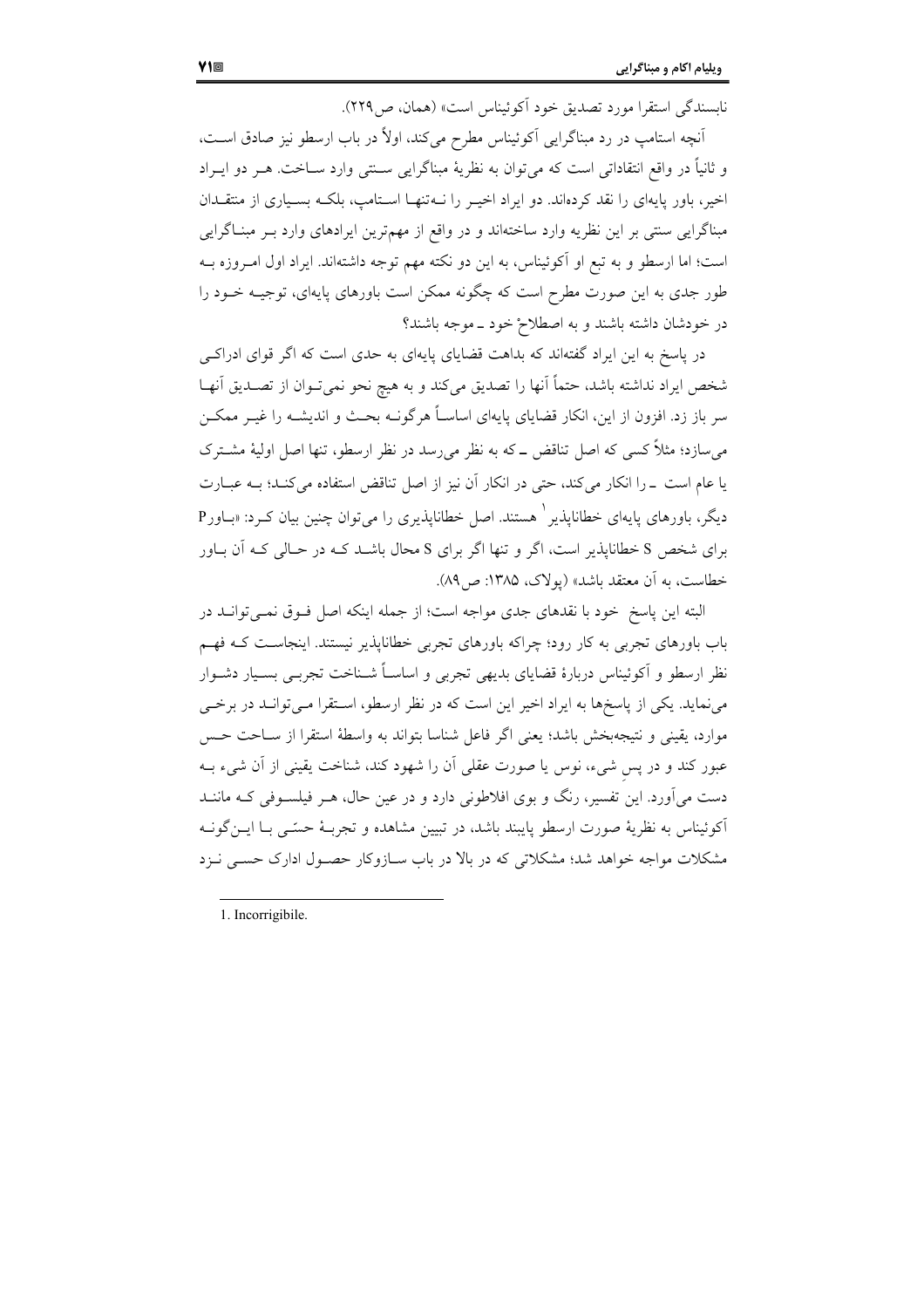آکوئیناس گفته شده. مشکلات اخیر همگی از یکجا سرچشمه می گیرند؛ یعنی حصـول معرفـت حسبي به واسطهٔ صور نوعيه. گفتني است كه اكام بهخوبي متوجه اين نكته شده بود.

تقریر اکام از مبناگرایی

نام اکام با نومینالیسم` پیوند یافته است و از ایــن جهــت، بــرخلاف ارســطو، معمــولاً رئالیســت مستقيم به شمار مي آيد. اگرچه او در مقابل تجربهگرايي معتدل ارسطو و آكوئيناس، تجربهگرايي مستقیم را مطرح می سازد، در یارهای از موارد همچنـان زیـر سـلطهٔ ارسطوسـت؛ بـرای نمونـه، شناخت علمی را می،پذیرد و بر بسندگی شناخت به طور کلی تأکیـد مـی،کنـد، و ماننـد ارسـطو معتقد است که ذهن انسان هنگام تولد همچون لوح سفیدی است و هیچ امر فطری قابل کشـفی در آن وجود ندارد.

با نزدیک شدن ارسطو به پایان حیات خویش و دور شدن از افلاطون، تجربهگراتر می شـود و حتی در اواخر عمر، خویشتن را یکسره وقف یژوهش های تجربی می کنید؛ امیا در یک نگیاه کلی به اندیشهٔ ارسطو بهآسانی نمی توان جایگاه تجربه را در اندیشهٔ وی تعیین کرد. در این میان، نظرية صورتْ مانع اصلي تجربهگرا دانستن ارسطوست. آنچه اكام را بـيش از همــه از ارســطو و سنت ارسطويي جدا مي كند، رد نظريهٔ صورت و دفاع از واقع گرايي مستقيم است. همان گونه كه پیش تر اشاره شد، در آرای ارسطو، یقینی بودن مشاهده و تجربه منوط به این است کـه مشـاهده و تجربهٔ چیزی مانند یک لیوان، عاملی شود برای شهود نوس و صورت لیوان، که حقیقت شبیء را تشکیل می،دهد. این دیدگاه کاملاً در تقابل با واقع\$رایی مستقیم قرار دارد. مطابق واقع\$رایـی مستقیم، ذهن میتواند عالم واقع را آنگونه که هست و بدون هیچ واسطهای بشناسد.

از این رو، به نظر می رسد که اگرچه می توان نوعی تجربهگرایی معتدل را در اندیشـهٔ ارسـطو ردیابی کرد، این تجربهگرایی با نوعی تجربهگرایی افراطی که اکام از آن دفاع می کند، تفاوتهای فراواني دارد.

در بحث از مبناگرایی در اندیشهٔ اکام باید نخست دیدگاه او را در باب نحوهٔ حصول معرفت بررسی کرد. به عقیدهٔ اکام، فرأیند معرفتی همواره در قالب مواجهـهٔ مسـتقیم میـان موجــودات جزئي آغاز مي شود. ذهن شناسا واجد قوهٔ حس و قوهٔ عقل، (هر دو) است. شناختٍ يـك شــيء جزئی مانند اسب یا میز برطبق یک زنجیرهٔ علّمی انجام میگیرد. ابتـدا در بخـش حسّـانی ذهـن،

<sup>1.</sup> Nominalism.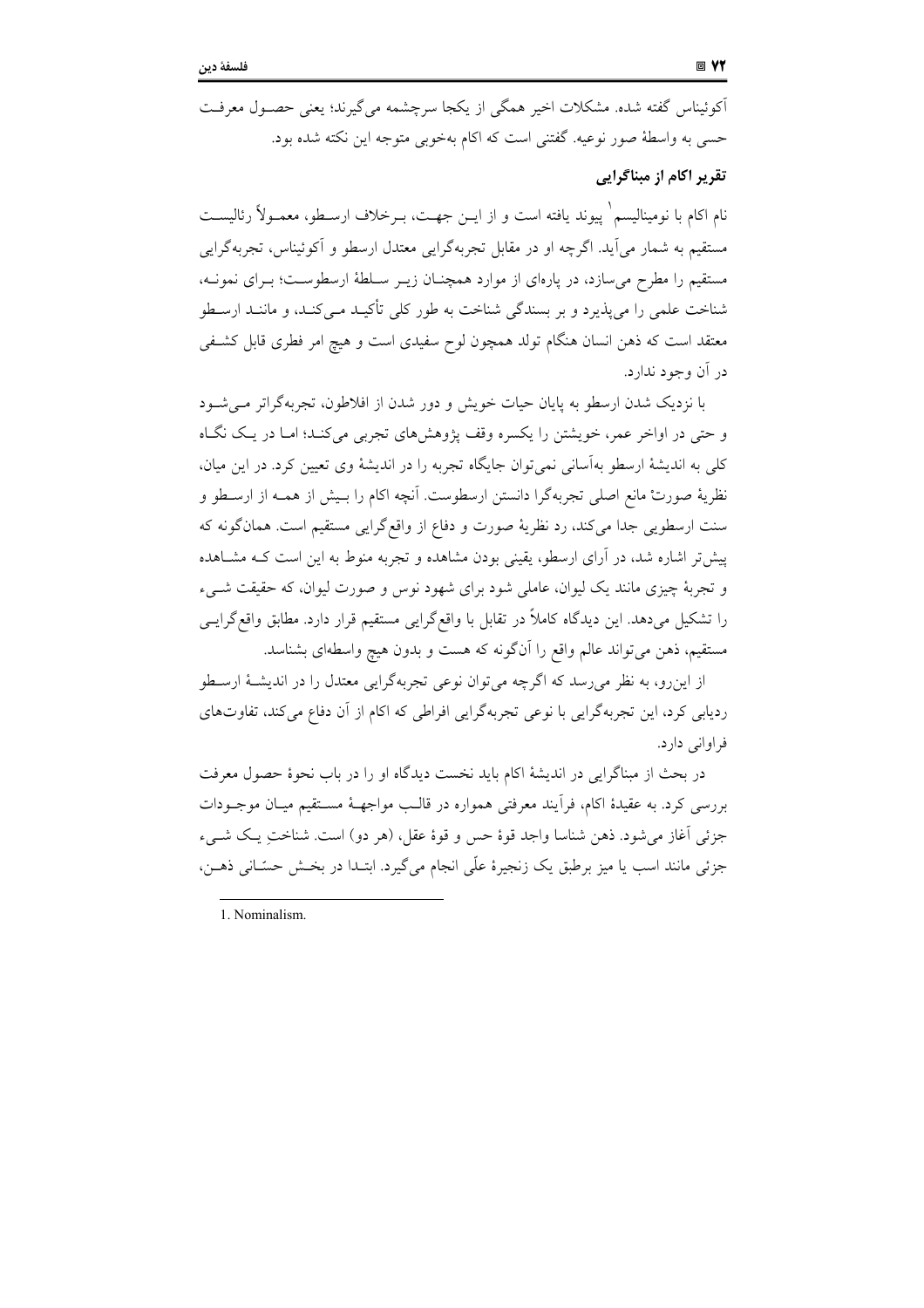شهود حسی صورت می گیرد. مراد وی از شهود حسی، شـناخت حسـی اسـت کـه بـلـدون هـیچ واسطهای انجام می گیرد و خود متعلق شناسایی مستقیماً برای فاعل شناسا شـناخته مـه شـود. آن شهود نيز همراه با خود شيء در بخش عقلاني ذهن باعث يديد أمـدن حـالات واقعـي خاصـي می گردد؛ حالاتی که آکام آنها را «شهود عقلانی» می نامد. بدیهی است که در شـناخت شـهودی تجربي، ذهن موجودات را بي واسطه مي شناسد، و اين شناخت چنان واضح و يقينـي اسـت كـه نفس شيء را به طور شهودي درک ميکند. ذهن با اين شهود به بودن يا نبودن موجودات عينــي و افعال أنها حكم مي كند (ايلخاني، ١٣٨٢: ص٣٠). شهود حسى بسـيار قابـل اعتمــاد اسـت و فقط خداوند میتواند از امور معدوم، برای ما شناخت ایجاد کند (اسـتامپ، ۱۹۹۹: ص۱۹۳). در نظريهٔ اكام دربارهٔ شناخت، تأكيد بر اين است كه «شـهود شـامل "بـداهت" اسـت كـه بــه طــور ضمنی دلالت بر این دارد که گزارهٔ مورد باور، لزوماً صادق است». <sup>(</sup>

بنابراین، اگر کیوان نسبتِ درستی با احمد داشته باشـد (او را از فاصـلهٔ مناسـب، در حالـت بیداری و… ادارک کند)، طبیعتاً در ذهن کیــوانْ کــنش عقلانــی خاصــی روی مــی‹هــد؛ بــه ایــن صورت که شناخت شهودی او از احمد نیز موجب این احکام میگردد کـه احمـد وجـود دارد، ۔<br>قدبلند است، کنار در ایستادہ است و… . چنین احکامی هرچند جزئی|ند، مستلزم وجــود برخــی مفاهيم كلي از قبيل بلندقد بودن، وجود داشتن و… هستند. به اعتقـاد اكــام، ايــن مفــاهيم نيــز از طریق همان شهود انضمامی و با طی همان فرآیندهای طبیعی ایجاد می شوند. هنگامی که کیــوان کنشی شهودی بروز میدهد که معلول یک شخص خاص موجود در جهـان اسـت، در ذهـن او کنشهای عقلانی بسیط اشتقاقی دیگر ایجاد می شود. اکام کنشهای مذکور را «شناخت انتزاعی» مینامد. این کنشهای جدید به خودی خود حاوی حکم تجربـی دربـارهٔ وجـود نیسـتند و بـه همین دلیل باید گفت که از وجود و عدم انتزاع میشوند. اما به واسطهٔ نوعی هم شکلی که بــا خود شيء خارجي دارند، ممكن است از طريق ذهن باز نمايانده شوند يا اثر شــيء را در غيــاب آن در ذهن حفظ کنند. بنابراین، علائم کلی طبیعتاً یا به منزلهٔ اعیان ذهن ساخته شــدهانــد یــا بــه مثابهٔ کنشهای انتزاعی. اکام اعتقاد دارد که در هر دو حالت، حاصل کار، مفاهیم ذهنی است. بـه عقیدهٔ او، مفاهیم کلی همواره به صورت علّی مشتق میشوند. هر شناخت انتزاعی از یک شــیء،

2. Isomorphism.

<sup>1.</sup> www.iep.utm.edu.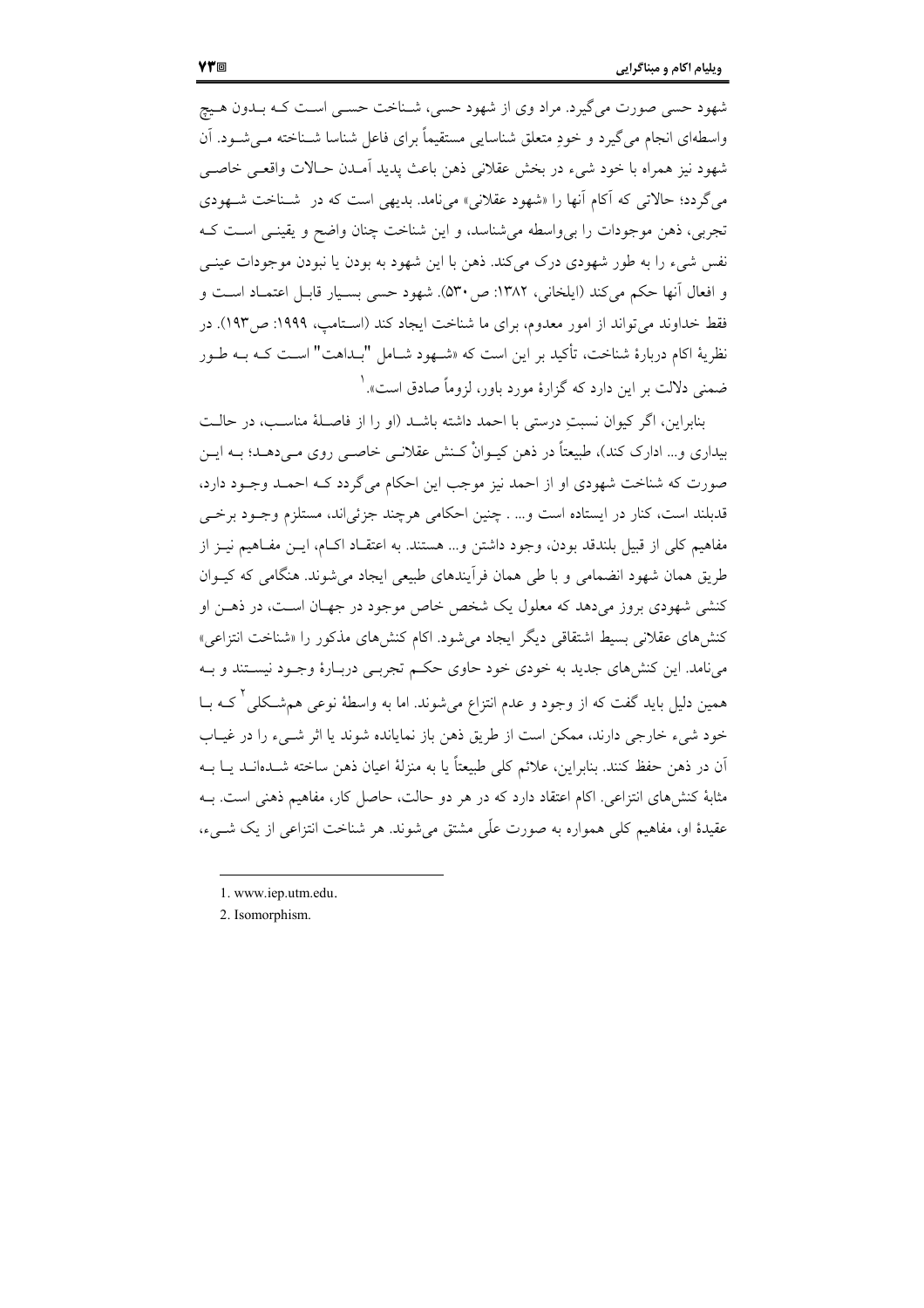متأخر از شناخت شهودی اّن شیء است. پس شهود ناعقلانی و مفـاهیم انتزاعــی عبــارتIنــد از واژهها و علائم ذهني بسيط كه هر يک به طور طبيعي، يک يا چند موجود جزئي در جهان را باز می نمایانند. این علائم ذهنی بسیط به محض تولید می توانند به واسطهٔ علل طبیعـی یـا از طریـق ارادهٔ کسی که آنها را پردازش میکند، با یکدیگر ترکیب شوند و شناختهـای مرکّـب، از قبیـل قضایای ذهنی را به وجـود اَورنـد. قضـیهٔ ذهنـی عبـارت اسـت از تـوالی سـاختارمند علائـم و واژههای ذهنی. چنین ترکیب گزارهای از طریق کنش دریـافتی مرکّـب عقـل تشـکیل مـیشـود. علائم ذهني مذكور معمولاً چندان دوام نمي]ورند؛ اما هنگام از بين رفـتن، اثرهـايي از خــود بــر جای میگذارند. ما خاطراتی عقلانی از آن آثار را حفظ میکنیم. کنشهای انتزاعی به نحو علّـی، درون ذهن، نظامها و آرایش های مطابق با عین را ایجاد میکنند تا در آینده، کنشهـای مشـابهی را تشکیل دهند. این نظامها و آرایشهای شناختی، خود با کیفیات واقعی ذهن معـادل|نــد. پــس يک مفهوم کلي در آينده نيز در ذهن موجود خواهد بود.

بر این اساس، اکام علوم را مجموعهای از «ملکات عقلانی» ٰ واقع در ذهن شناسـندهٔ خــاص می داند. شاید بتوان گفت که در نظریهٔ اکام، «ملکه» نقشی را ایفا می کند که «صـورت» در نظریــهٔ رایج در سنت ارسطویی برعهده دارد؛ ولی در عین حال با آن کاملاً متفاوت است.

يس، در تبيين اكام، برخلاف تبيين ارسطويي، آنچه قوهٔ عقل در ابتدا حاصل مي كند، يك امر کلی نیست؛ بلکه برای مثال، هنگامی که کیوان را می بینیم، ابتدا شناخت شهودی حسی از کیـوان ــ که معلول خود کیوان است ــ به وجود می آید و سپس شناخت شــهودی عقلــی از آن حاصــل مي شو د.

اما اکام پدیدهٔ خطا را چگونه تبیین میکند؟ پیش از ایـن دیـدیم کـه امکـان خطـا در ادراک حسبی می تواند مبناگرایی ارسطویی را بهشدت متزلزل کند. اکام از یکسو معتقد است کـه امکـان خطا در شناخت شهودي وجود ندارد، به گونهاي كه حتى خـدا نيـز نمـي توانـد علـت شـناخت شهودیای باشد که به حکمی کاذب منجر میشود، و از سوی دیگر اعلام مـیکنـد کـه اگـر بـه دنبال یک شناخت شهودی به طور طبیعی یک حکم ایجاد شود، حکم مـذکور همـواره صـحیح خواهد بود. او در این باره می گوید: «شناخت شهودی به خودی خود برای ایجاد حکمی صـادق دربارهٔ وجود یا عدم اشیا کفایت می کند» (همان). اما نمی توان انکار کرد که ما خطا می کنیم. اکام

<sup>1.</sup> Intellectual habitus.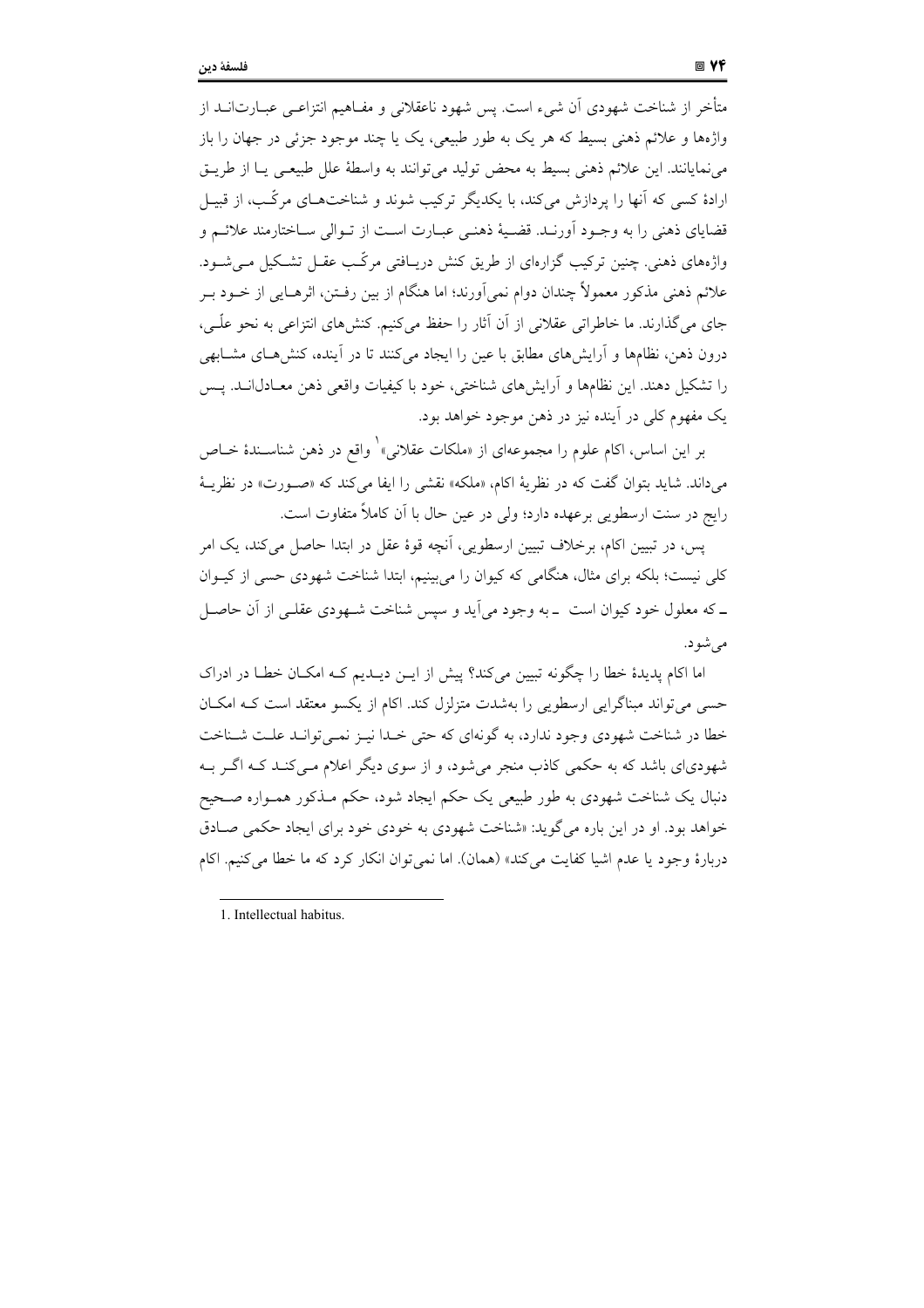در تبیین این مسئله از یک مثال کمک میگیرد. یس نقــشهــای ٔ ناشــی از خورشــید را در نظـر بگیرید. شخص حتی پس از روگرداندن از خورشید نیز معتقد است که پس نقشی را می بینـد؛ در حالي كه آنچه وي مي بيند، چيزي جز خطاي نوري نيست. به عقيدهٔ اكام، در اين مورد، شـخص ْ شناخت شهودی از یک امر معدوم و لاموجود دارد، و این شناخت شهودی از یک امر معدوم به حکم کاذب می انجامد.

حال باید دید که آیا میتوان اثری از مبناگرایی سـنتی در آرای اکـام یافـت یـا نــه؟ بــه نظـر می رسد بهترین روش این باشد که ببینیم آیا سه شرط اصلی مبناگرایی در تبیین اکIم از معرفت وجود دارند یا نه؟ شرط نخست این است که برخی قضایا وجود دارند که خود \_موجه هستند و توجیه خود را از قضیهای دیگر اخد نکردهاند. از مطالب پیش گفته کاملاً اَشکار است کـه بـه اعتقاد اکام، شهود حسی، یقینی و بدیهی است. افزون بر این، همانگونه که پیش تر دیدیم، آنچـه درپی شهود حسی و در مرحلهٔ شهود عقلانی در قالب احکام مربوط به بود یا نبود اعیـان انجـام می گیرد، نمونهٔ بارزی از قضـایایی اسـت کـه بــدیهی و خــود ـــ موجــهانــد. در عبــارتی کــه در *نو شتههای فلسفی <sup>۲</sup> آمده است، اکام بر بداهت این قضایا تأکید می کند.* 

شرط دوم مبناگرایی سنتی این است که صدق قضایای بدیهی، پـا صـرفاً بـا فهـم واژههـا و اجزایشان معلوم می شود یا از طریق به کار گرفتن یک یا چنــد حــس انــدکی تأمــل در مطالــب پیشین اَشکار میسازد که تبیین اکام از سازوکار حصول معرفت بـا ایــن شــرط نیــز قابــل جمــع است. علاوه بر این، اکام از تصدیقات یا احکامی بدیهی بحث می کنـد کـه شـاید بتـوان گفـت مرادش همان بدیهیات عقلی یا اصول اولیهٔ مشترک در فلسفهٔ ارسطو هستند. به زعـم او، احکـام بديهي داراي سه شرطاند: ١. صادقاند؛ ٢. عقل ما راهي جز تصديق أنها ندارد؛ ٣. عقـول ديگـر در صورتی که دارای قوهٔ شناختی یکسان با عقل ما باشند، راهی جز تصدیق آنها ندارند (کارگر، ۱۹۹۹: ص ۲۰۸).

مطابق شرط سوم، همهٔ قضایای غیر پایهای باید به طور مستقیم یـا غیـر مســتقیم بـر مبنــای قضایایی پذیرفته شوند که واقعاً پایهای هستند، و این کار از طریق استنتاج انجام می گیـرد. حـال

www.humanities.ing.au/Ockham/0pge2560.html

<sup>1.</sup> Afterimages.

<sup>2.</sup> Boehner, Ockham, *Philosophical Writings*, London, Nelson, 1957.) بخش کوتاهی از این اثر را می توان در نشانی زیر یافت: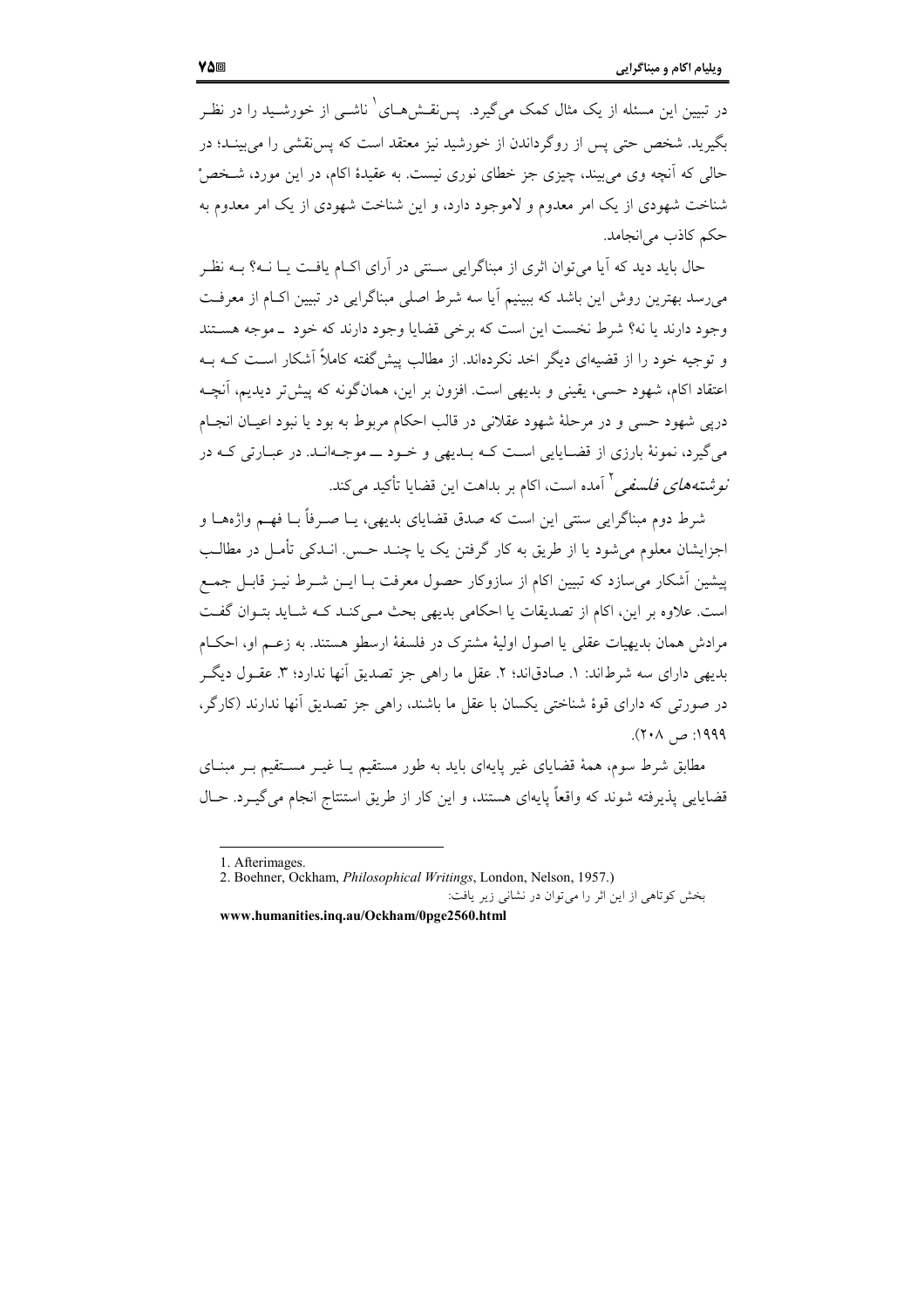باید دید که آیا اکام استنتاج عقلی را می پذیرد یا نه؟ چون \_ حتی در نوشتههای غرببی \_ هنگJم بحث از اکام بر سازوکار شناخت از منظر وی تأکید می شود، معمولاً در این باب به طور مســتقل بحث نشده است؛ ولي از ميان اقوال او مي توان مطالبي را استنباط كرد.

همانگونه که گفتیم، اکام ذهن آدمی را واجد دو قوهٔ حس و شهود میداند و خود قوهٔ عقـل را که جزء عقلانی نفس است، دارای کارکردهای متنوع و گستردهای تلقی مـیکنـد و همـهٔ ایـن کارکردها را ذیل عنوان «شناخت انتزاعی» جمع می کند. او شـناخت انتزاعـی را دارای گسـترهای وسيع مي شمارد؛ چنانکه همهٔ افعال انتزاعي شناخت را شامل مي شود (همان: ص٢٠٧). از جملهٔ این افعال، استنتاج است؛ برای نمونه، او در باب بـدیهیات معتقـد اسـت کـه اعمـال مـرتبط بـا بدیهیات در دو دسته جای میگیرند: ۱. اعمالی که نتیجهٔ استنتاجی را فراهم میکنند که بــه طــور بدیهی معتبرند و معلول اعمال مربوط به تصدیق بدیهی مقدماتش هستند؛ ۲. اعمالی کـه معلـول فهم واژهها و اجزای خود گزارهای هستند که تصدیق می شود.

بنابراین، اکام اسنتتاج را بـه منزلـهٔ یکـی از کارکردهـای عقـل مـیپـذیرد. افـزون بـر ایـن، همانگونه که پیش تر گفته شد، وی در باب «ملکات» معتقد است که به محض تولید مـی تواننــد به واسطهٔ علل طبیعی یا از طریق ارادهٔ کسی که آنها را پردازش میکند، با یکدیگر ترکیب شوند و شناختهای مرکب، از قبیل قضایای ذهنی را به وجود آورند.

به نظر می رسد که هر سه شرط اساسی مبناگرایی ارسطویی در آرای اکام نیز یافت می شوند. از این٫و، بسیاری از مفسران آرای اکام، از جمله کـارگِر، تبیـین وی از شـناخت را مبناگرایانــه میدانند (کارگر: ۱۹۹۹). اما باید بـه ایـن نکتـهٔ بسـیار مهـم نیـز توجـه کـرد کـه در مبنـاگرایی ارسطويي، استنتاج از مقدماتي انجام مي گيرد كه كلي اند؛ يعني با استفاده از صورتهـاي موجـود در عقل. اما همچنانکه میدانیم، اکام نظریهٔ صورت را بهشدت رد میکند. وی معتقد است ک در نظريهٔ صورت، عقل كاملاً منفعل است و صـرفاً يــس از درک کليــات مــي توانــد جزئيــات را بشناسد؛ در حالی که در تبیین وی، عقل مسیر عکس را می پیماید. امـا دلیـل اصـلی اینکـه اکـام نظریهٔ صورت را رد میکند، از موضع نومینالیستی او ناشی میشود. با آنکه اسطو با نظریهٔ مثــل افلاطون بهشدت مخالفت می کند، در این مورد با افلاطون همءقیده است که کلی صرفاً مفهومی ذهني يا حالتي از بيان لفظي نيست؛ «زيرا مطابق [امر] كلي، در ذهنْ ذات نوعي در شيء (عـين) وجود دارد، هرچند این ذات به حالت جدا خارج از ذهـن موجــود نیســت... کلــی متعلَّــق علــم است... كلي واقعي است، نهتنها در ذهن، بلكه همچنين در اشيا نيز واقعيت دارد...» (كايلستون،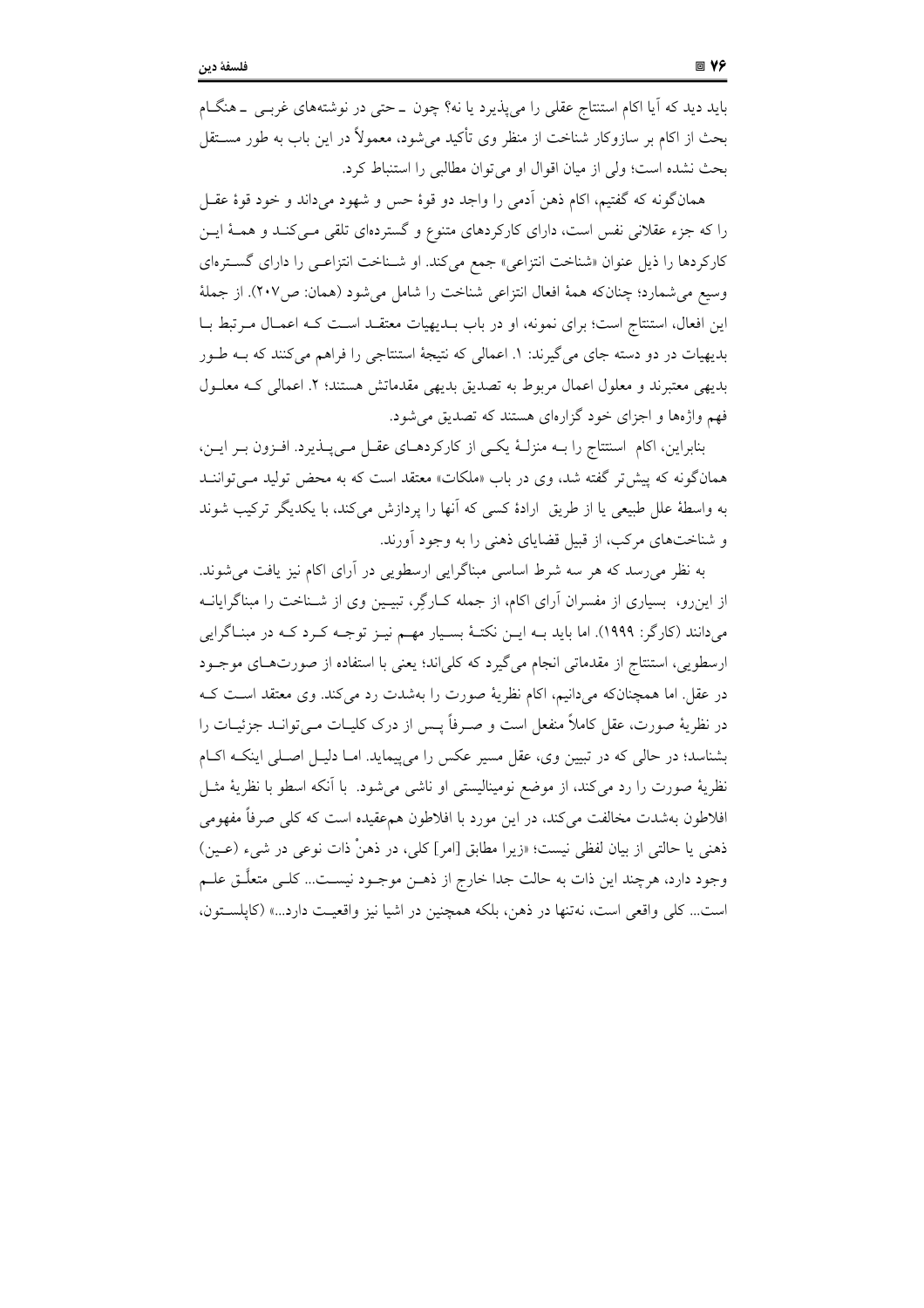۱۳۷۵: ص ۳۴۶). به بیان دیگر، «کلی یک مفهوم است؛ اما این مفهوم، ماهیت یـا طبیعتـی عقلـی است که افراد واقعاً به طور فردی از آن بهرهمند شدهاند. ذهن این ماهیـت را انتـزاع کـرده و در احکام و قضایا اَن را به کار می برد. بدین ترتیب، ماهیت انسانی بنفسه موجود نیست؛ امــا افــراد انسان آن را به طور واقعی صاحباند و این ماهیت به وسیلهٔ مفهوم کلی انسان نمایش داده شـده است» (ایلخانی، ۱۳۸۲: ص ۵۳۲).

در مقابل، ویلیام اکام با جمع|َوری برخی از دلایلی که گذشــتگان در رد کلیــات بیــان کــرده بودند، از جمله دلایلی که خود ارسطو در رد نظریهٔ مثل ابراز داشته بود، نظریـهٔ صـورت را رد كرد: «كلَّى را اگر بنفسه موجود بگيريم، يک فرد خواهد بود، و اين تناقض است. از طرف ديگر، وضع کلی برای تبیین فرد، در حقیقت تبیین نیست؛ دو برابر کردن موجـودات اسـت (بـرخلاف اصل صرفهجویی)، و بالاخره، قرار دادن کلی در اشیای فردی و به انتزاع کلـی را از آنهـا بیــرون كشيدن، باز فردي ساختن كلي است (برهيه، ١٣٧٧: ص ٢٨۴).

اکام «انسان» را صرفاً یک مفهوم میداند. مراد او از مفهوم، «یک فعـل مفهـومی، ارجـاعی و مرتبط با كثرتي از موضوعات جزئي است... فعل شناختي است كـه... كيفيـت بـه طـور واقعـي درون یک سوژه است؛ یعنی دارای وجودی سوبژکتیو در نفس است کـه رابطـهای بـر اسـاس شباهت با موجوداتی که نشان می دهد و بیان می کند، دارد» (ایلخانی، ۱۳۸۲: صص ۵۳۲\_۵۳۳).

نظرية صورت ارسطو تا دوران ويليام اكام در قـرون وسـطى غلبــة تـام داشــت؛ امــا ظهــور نومینالسیم به واسطهٔ اکام، شرایط را تغییر داد؛ به نحوی که تا امروز نومینالیسم در قالـب فلسـفهٔ تحلیلی، هرچند در جامهای نو، به حیات خود ادامه میدهد.

#### پیگیری نظریهٔ أشنایی مستقیم در معرفتشناسی ویلیام اکام

«مطابق نظریهٔ سنتی أشنایی مستقیم دربارهٔ توجیه غیر استنتاجی، در صـورتی دارای توجیــه غیــر استنتاجی برای بـاور داشـتن p هسـتيم کـه ايـن انديشـه کـه p را در حـالي دارا باشـيم کـه بـا اندیشههایی که با این امر واقع که p، مطابقت میکنند، مستقیماً آشـنا باشـیم» (فیــومرتن، ۲۰۰۶: ص١٢٨). نكتهٔ مهم در باب شناخت حاصل از آشـنايي مسـتقيم ايـن اسـت كـه «مبنـايي تـرين تجربهای که در داشتن باورهای فعلی نهفته است، یک آگاهی تأملی یا دریافتی درجه دوم نسبت به تحقق أن باور نيست، و صرفاً يک اَگاهي غير شناختي نيز نيست که نتواند ماهيت خــاص اَن باور و مضمون أن را نشان دهد؛ بلكه نوعي أگاهي ذاتي و سازنده از مضمون تصديقي و قضيه-ای آن باور است» (بونجور، ۱۳۸۴: ص۹).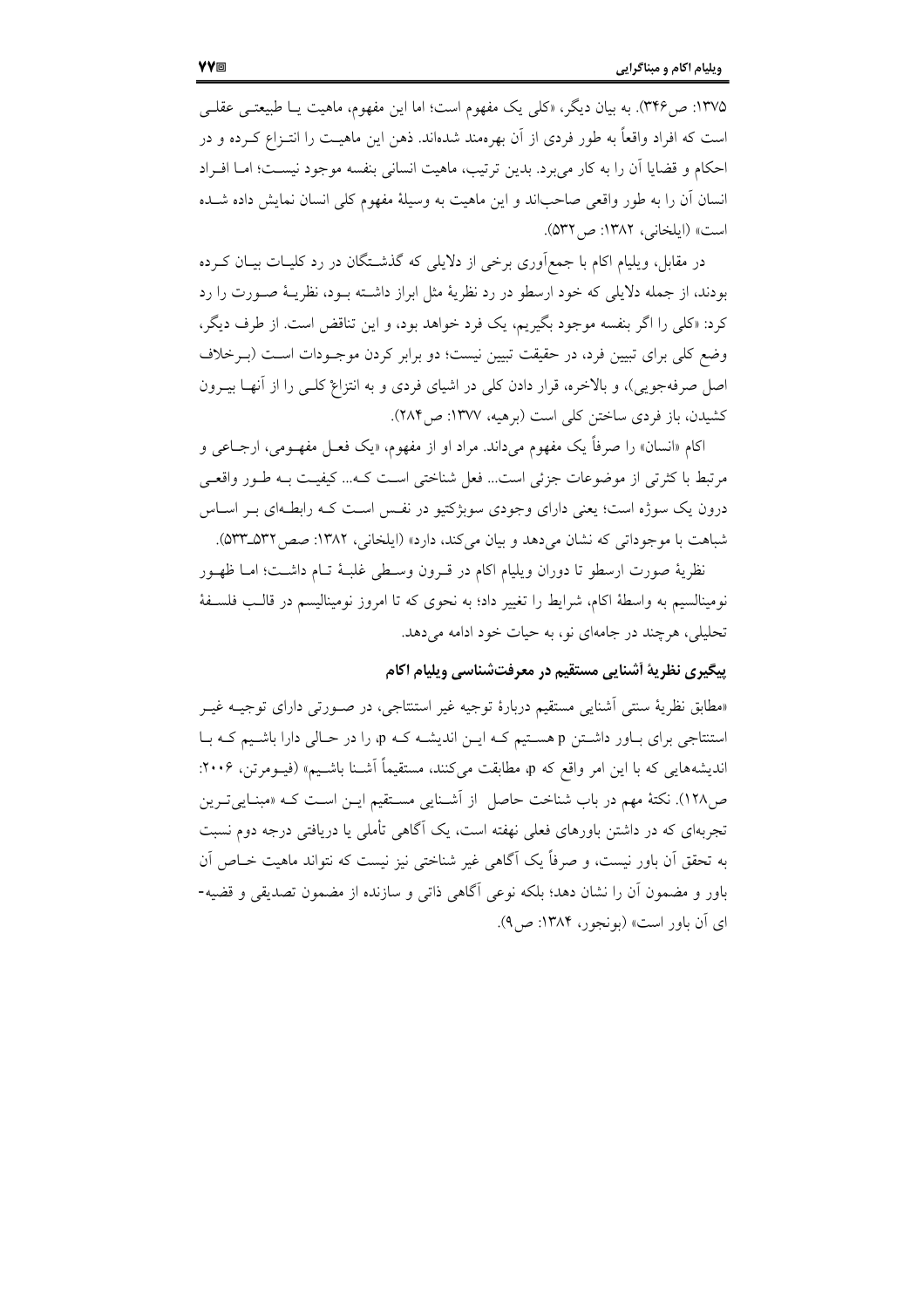مدافعان نظریهٔ اَشنایی مستقیم، بنیادی بودن قضایای پایهای را از خود \_موجه بودن، بی نیاز از توجيه بودن يا خطاناپذير بودن آنها نميدانند؛ زيرا هيچ كدام از اين سه ويژگي را قابـل دفـاع نمی شمارند؛ بلکه معتقدند که این موضوع از اَشنایی مستقیم با قضایای پایهای ناشی می شود.

امر جنجال برانگیز در این نظریه، تعیین معنــای دقیــق «اَشــنایی مســتقیم» اســت. بــرای ایــن منظور، اغلب مدافعان آشنایی مستقیم به مثالها متوسل میشوند. یکی از بهترین مثالها در ایــن باب، اقسام معینی از حالات ذهنی است؛ برای نمونه، هنگامی که مـن در زانـوی خـود دردی را احساس میکنم، شناخت من نسبت به آن درد از نوع آشنایی مستقیم است. شـناخت مـن از درد زانوی خود متفاوت است با شناخت من از چیزی ماننـد اینکـه شـما در زانـوی خـود دردی را احساس میکنید. مثال دیگر، شناخت از حقایق بسیط ضروری است؛ هماننـد ایــن شــناخت کــه مثلث سه ضلع دارد. مدافع نظريهٔ آشنايي مستقيم به نحوي وجـود خصوصـيات غيـر رابطـي را می پذیرد؛ چیزی که در فلسفهٔ ذهن بهشدت مردود است. خصوصیات غیر رابطی، ویژگی هـایی هستند که تحقق آنها به وجود بیش از یک طرف نیاز ندارد.

اكنون بايد ديد كه آيا نظرية اكام با اين برداشت از نظريـهٔ آشـنايي مسـتقيم مطابقـت دارد؟ خاطرنشان شد که به عقیدهٔ اکام، فرأیند معرفتی همواره در قالب مواجههٔ مستقیم میان موجودات جزئي أغاز مي شود. ذهن شناسا واجد قوة حس و قوة عقـل (هـر دو) اسـت. مواجهــة مســتقيم، شهود حسی را دریی دارد، و شهود حسی شهود عقلی را. شهود مـورد نظـر اکـام تقریبـاً همـان چیزی است که مدافعان نظریهٔ آشنایی مستقیم مد نظر دارند؛ ولی در نظریهٔ صـورت، ایــنگونــه شهود و مواجههٔ مستقیمْ جایبی نـدارد. در شـناخت شـهودی، ذهـن موجـودات را بـیواسـطه می شناسد. همین بی واسطه بودن شناخت سبب یقینی بودن و بداهت آن می شود؛ امری کـه هــم اکام و هم مدافعان نظریهٔ آشنایی مستقیم در آن همرأی هستند.

نکتهٔ اساسی اینجاست که آنچه نظریهٔ آشنایی مستقیم را متمایز می سازد، تأکیـد بـر شــناخت بی واسطهٔ اندیشههایی است که با امور واقع مورد نظر مطابقت دارند. تأکید بر بے واسطه بـودن این شناخت، همان چیزی است که اکام در شهود مـد نظـر دارد. در مقابـل، در نظریــهٔ صـورت، همواره صورتها واسطهٔ شناخت قرار میگیرند و از این رو شناخت بی واسطه \_ آنگونــه کــه در نظرية أشنايي مستقيم مطرح است \_ وجود ندارد.

اما آنچه بیش از همه نظریهٔ اکام را خدشهپذیر میسازد، بسط دامنهٔ اموری است که انسان بـا اّنها اَشنایی مستقیم دارد. بسیاری از مدافعان نظریهٔ اَشنایی مسـتقیم، شـناخت قضــایایی از قبیــل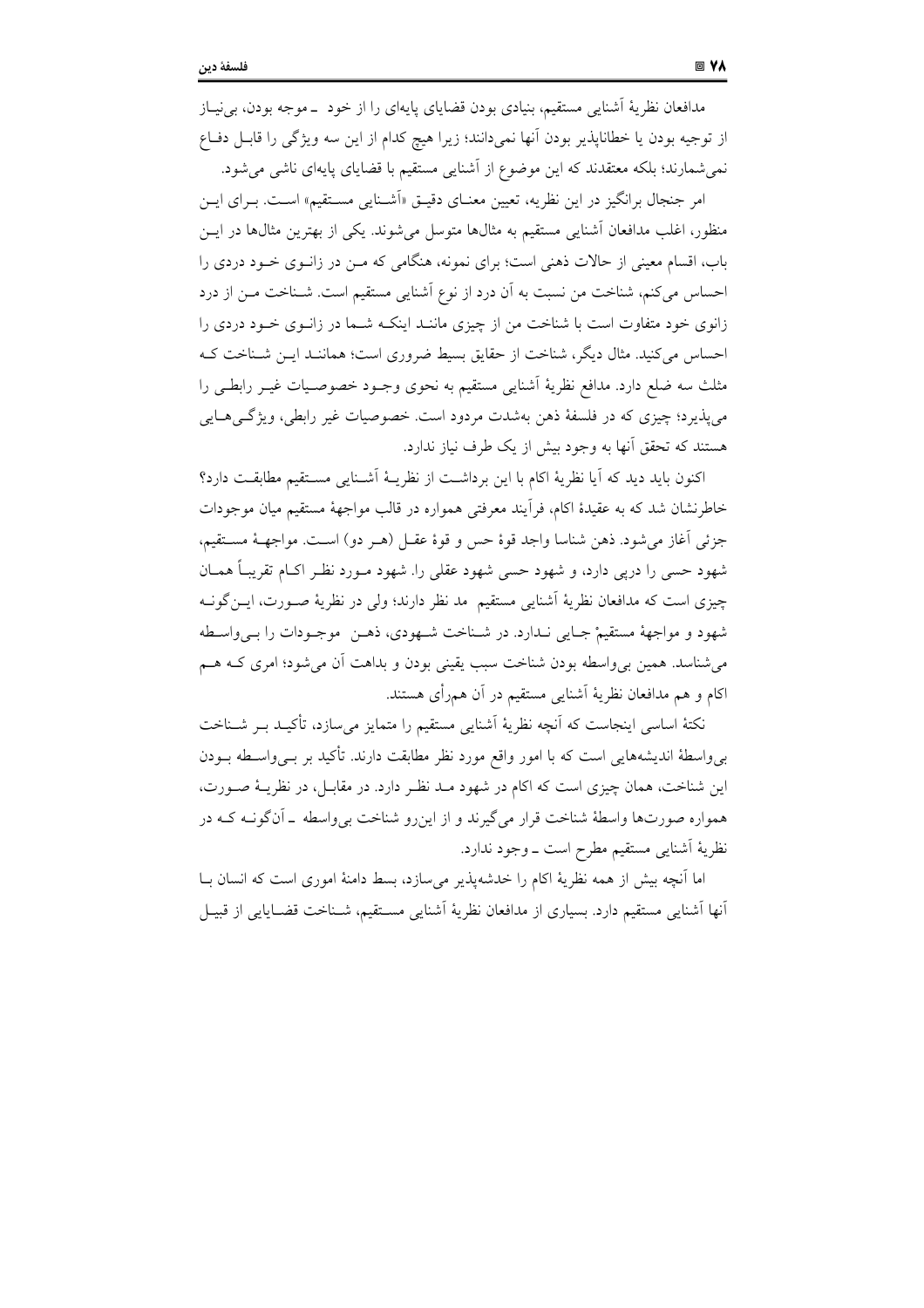«اكنون روز است» و «درخت در مقابل من قرار دارد» را مصداق أشـنايي مسـتقيم نمـى داننـد يـا دستکم در این مورد محتاط هستند؛ زیرا اگر چنین کنند، با دشواریهای رفع ناشـدنی مواجـه می شوند؛ اما اکام با تبیین خاصی که از خطا ارائه مے دهـد، شـناخت مـا از امـور پـیش گفتـه را مصداق اَشنایی مستقیم می شمارد. البته برخی از مـدافعان قرائـت مبتنــی بـر اَشــنایی مســتقیم از مبناگرایی پاسخی ارائه دادهاند که با موضع اکام بسیار هماهنگ است. این گروه معتقدند که «من ممکن است دربارهٔ محیط اطرافم به خطا روم؛ اما أیا ممکن است دربـارهٔ خصیصـهٔ تجربــههــای حسبي خودم نيز به خطا روم؟» (پولاک، ١٣٨۵: ص٥٨).

### نتيجه گيري

به نظر می رسد با اَنکه سازوکار حصول معرفت نزد اَکوئیناس با اَنچه ارسطو در ایــن بــاب بیــان میکند متفاوت است، همچنان آن نوع مبناگرایی را که در ارسطو بهوضـوح مشـاهده مـیشـود، حفظ کرده است. بنابراین، همان ایرادهای اساسی وارد بر تبیین ارسطو در باب قضـایای مبنـایی تجربی، بر تبیین آکوئیناس نیز واردند. از آنجا که نظام معرفتی آکوئیناس، هماننـد نظـام معرفتـی ارسطو در سلطهٔ نظریهٔ صورت است، اساساً در این دو نظام معرفتی، مشاهدهٔ تجربـی \_ آنگونــه که در فلسفهٔ جدید و نزد تجربهگرایان مشاهده میشود ــ جایی ندارد، هرچنــد کــاملاً بــی|عتبــار نست.

اساساً یکی از مشکلات اصلی معرفتشناسی ارسطو و فلاسفهٔ متـأثر از وی، تعیـین جایگــاه دقيق مشاهدهٔ تجربي و استقرا است. فلسفهٔ ارسطو و فلسـفهٔ آکوئينـاس، فلسـفهٔ صـورتانــد. از اینرو، شناخت امور تجربی به واسطهٔ شناخت صور انجام میگیرد؛ ولـی ایــن نظریــه بــا نظریــهٔ اَشنایی مستقیم ــ که بر ب<sub>ی</sub> واسطه بودن شناخت اندیشههای مطابق با امور واقع مورد نظـر تأکیــد مي كند \_ چندان قابل جمع نيست.

اما ويليام اكام با رد نظرية صورت و بر اساس تبيين خاص خـود از سـازوكار حصـول معرفـت، نخستین بار بود که مبناگرایی تجربی را با ابتنا بر آنچه امروزه به نظریهٔ «اَشنایی مستقیم» مشهور است، ارائه کرد. در دوران معاصر، معرفتشناسان بزرگی مانند راسل و فیومرتون، این نظریه را تنها راه دفاع از مبناگرایی تلقی میکنند. گرچه تبیین اکام از شناخت تجربی اشکالات بسیاری دارد، یکی از مهـم-ترين ابعاد نوآورانهٔ آن، ارائهٔ صورتی خام از نظريهٔ آشنايی مستقيم است.